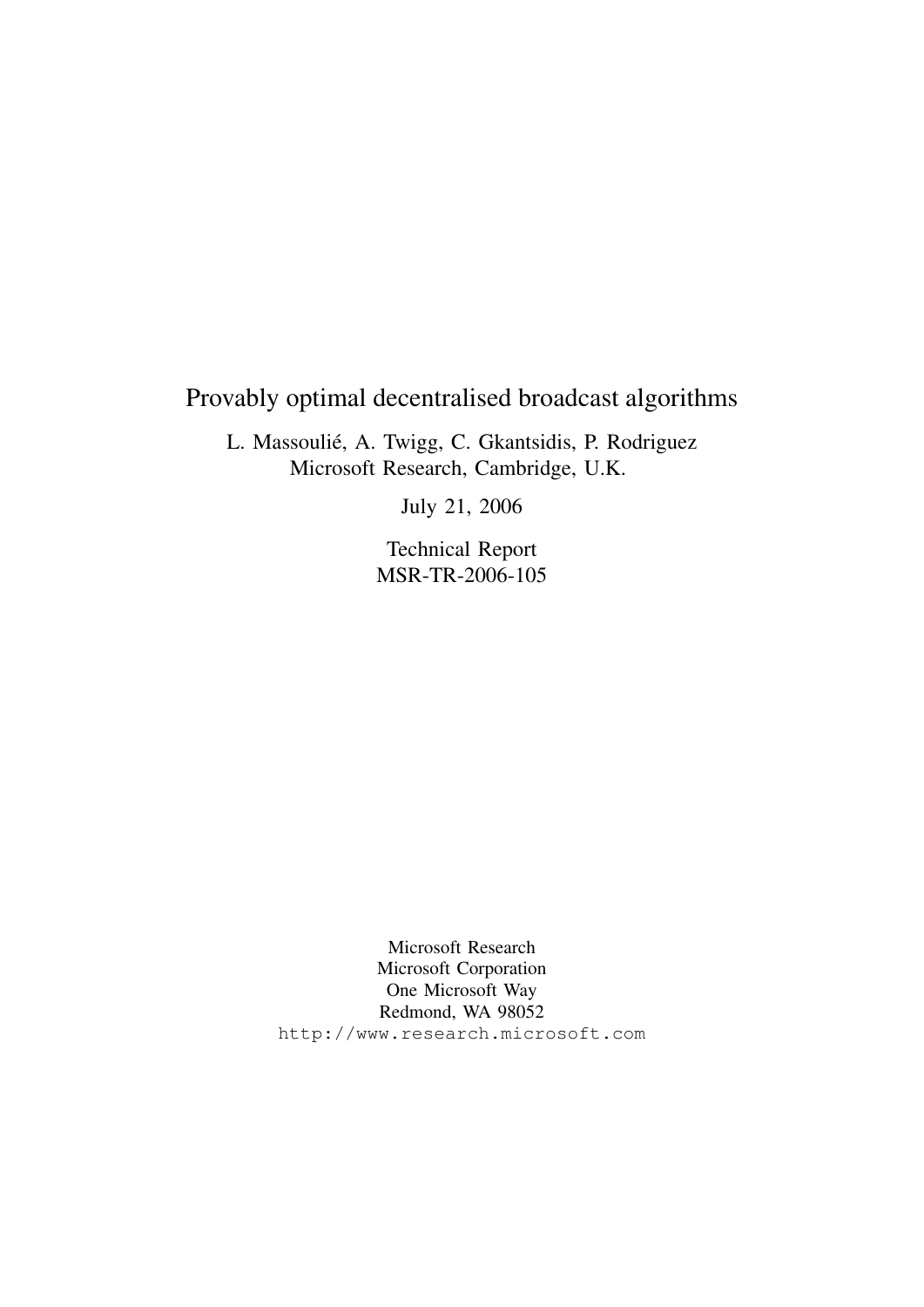#### **ABSTRACT**

In this paper we consider the problem of broadcasting information from a source node to a set of receiver nodes. In the context of edge-capacitated networks, we consider the "random useful" packet forwarding algorithm. We prove that it yields a stable system, provided the data injection rate at the source node is less than the (min(min-cut)) of the graph. As a corollary we retrieve a famous theorem of Edmonds.

We next consider node-capacitated networks. In this context we introduce the "random useful to most deprived neighbour" packet forwarding scheme. We show that it yields a stable system in the particular case where the network graph is the complete graph, whenever the node capacities are large enough for centralised schemes to achieve successful broadcast of the data injection rate.

## I. INTRODUCTION

The broadcast problem consists in relaying data to a set of nodes (or users) constituting a system. The present work deals with the case where data is made available at some given rate at a single source node. In this context we want to determine distributed data forwarding algorithms such that data is eventually received by all system nodes. We consider two distinct scenarios.

In the context of edge-capacitated networks, we consider the "random useful" packet forwarding algorithm. We prove that it yields a stable system, provided the data injection rate at the source node is less than the (min(min-cut)) of the graph. As a corollary we retrieve a famous theorem of Edmonds.

We next consider node-capacitated networks. In this context we introduce the "random useful to most deprived neighbour" packet forwarding scheme. We show that it yields a stable system in the particular case where the network graph is the complete graph, whenever the node capacities are large enough for centralised schemes to achieve successful broadcast of the data injection rate.

The paper is organised as follows. Section II describes the model of an edgecapacitated network, as well as the "random useful" packet forwarding algorithm. Section III contains the main result for edge capacitated networks, while Section IV deals with node capacitated networks.

#### II. EDGE CAPACITATED NETWORKS: MODEL AND ALGORITHM

## *A. System model*

A directed, edge-capacitated graph  $G = (V, E)$  is given. Source node s wants to send data to all other nodes, i.e. broadcast. Data transfers consist of packet replication from some node u to a node v such that  $(u, v) \in E$ . The *injection rate* at the source is denoted by  $\lambda$ , and is bey definition the rate at which the source gets new packets.

Once injected at the source, a packet  $p$  can be in a number of different states. It can be replicated at all nodes in the system, hence successfully broadcast. Alternatively, it can be *idle*, that is not actively transferred, and replicated at nodes u in some set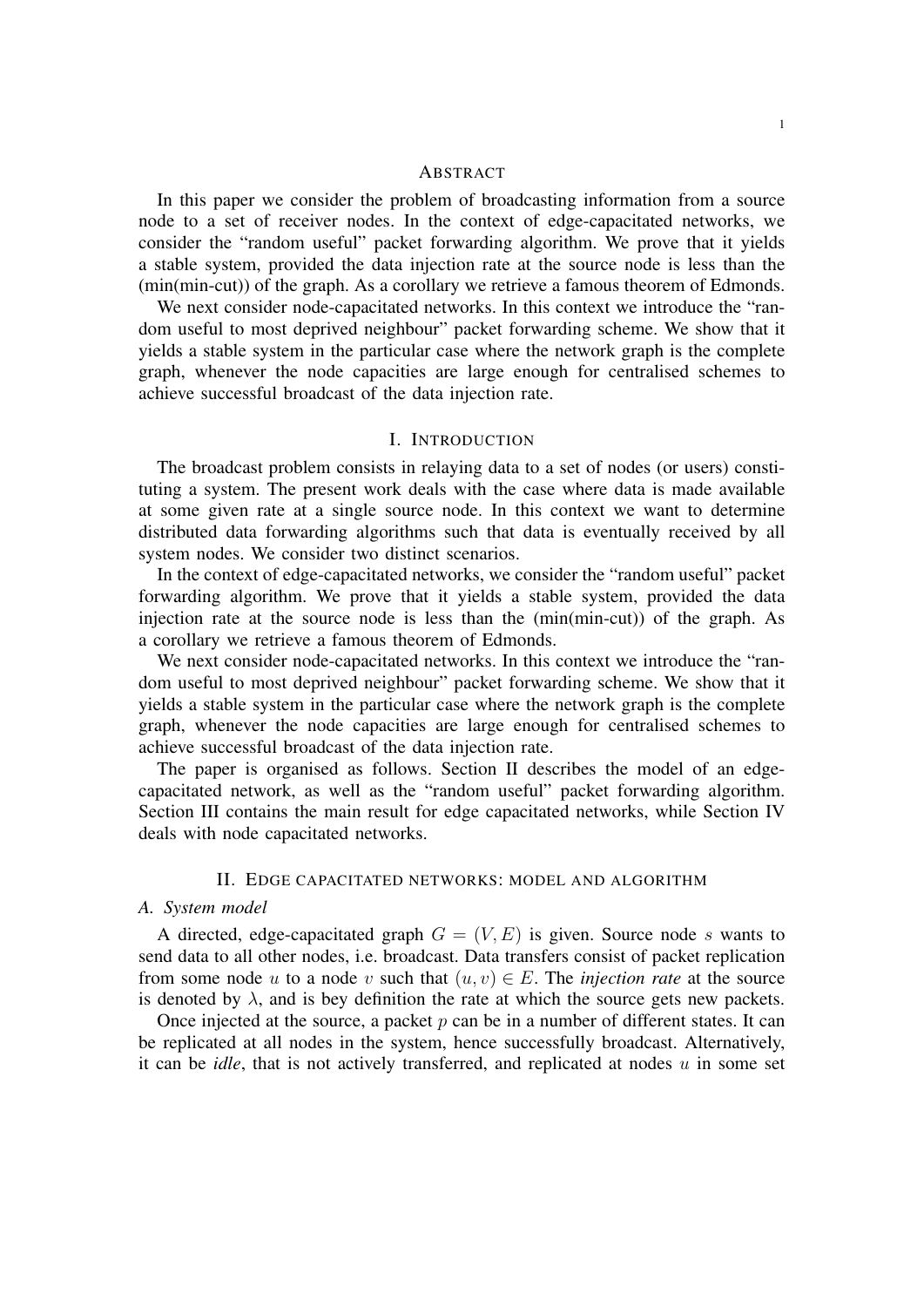$S \subset V<sup>1</sup>$ . The subsets over which packets can be replicated is not arbitrary: it must contain a spanning tree rooted at s, and hence in particular it must contain s. We shall denote by  $S$  the collection of strict subsets of  $V$  that contain the source node  $s$ .

Alternatively, it can be replicated at some nodes  $u \in S$ , for some subset  $S \in S$ , but also actively transferred along some edges  $e \in F$ , for some subset  $F \subset E$ .

We shall adopt the following description of the system state: for all  $S \in \mathcal{S}$ ,  $X_S$ denotes the number of idle packets, that are replicated exactly at the nodes  $u \in S$ . In addition, an unordered list of subgraphs  $A = \{G_1 = (W_1, F_1), \ldots, G_m = (W_m, F_m)\}\$ is maintained, describing the "active packets":  $W_i$  is the set of nodes at which the *i*-th active packet is currently replicated;  $F_i$  is the set of edges along which the *i*-th active packet is currently transferred.

We shall assume that at any given time, at most one packet is transferred along a given edge. Thus, the total number of active packets is at most  $|E|$ . We shall further assume that the following constraints are met: for an active packet with description  $(W, F)$ , for each  $(u, v) \in F$ , then  $u \in W$ ,  $v \notin W$ , and there is no other edge  $e \in F$ that points towards  $v$ .

Introduce the notation:

$$
X_{+u-v} = \sum_{S \in \mathcal{S}: u \in S, v \notin S} X_S.
$$

This counts the number of idle packets that are present at node  $u$  and absent at node  $\upsilon$ .

Let also  $X_{+u-v}^a$  denote the number of active packets that could possibly be forwarded along edge  $(u, v)$ , given the above constraints. That is to say, let

$$
X^a_{+u-v} = \sum_{(W,F)\in A} \mathbf{1}_{u\in W} \mathbf{1}_{v\notin W} \mathbf{1}_{\forall u'\in V, (u',v)\notin F}.
$$

The following **activity condition** will be enforced at all times: for any edge  $(u, v)$ , either there is an active packet that is actively transferred along edge  $(u, v)$ , or:

$$
X_{+u-v} = 0
$$
 and  $X_{+u-v}^a = 0$ .

In words, if there is no ongoing transfer along some edge  $(u, v)$ , then necessarily no packet present in the system could be transferred along this edge.

The system evolution is determined by the following transition mechanism.

# *B. The scheduling algorithm*

*a) Primary transitions:* The first type of primary transitions is due to a fresh packet arrival at the source. After such a transition, the state variable  $X_{\{s\}}$  is updated to  $X_{\{s\}} + 1$ .

<sup>1</sup>In this paper the symbol  $\subset$  is used to denote strict subsets; the symbol  $\subseteq$  is used to denote non strict subsets.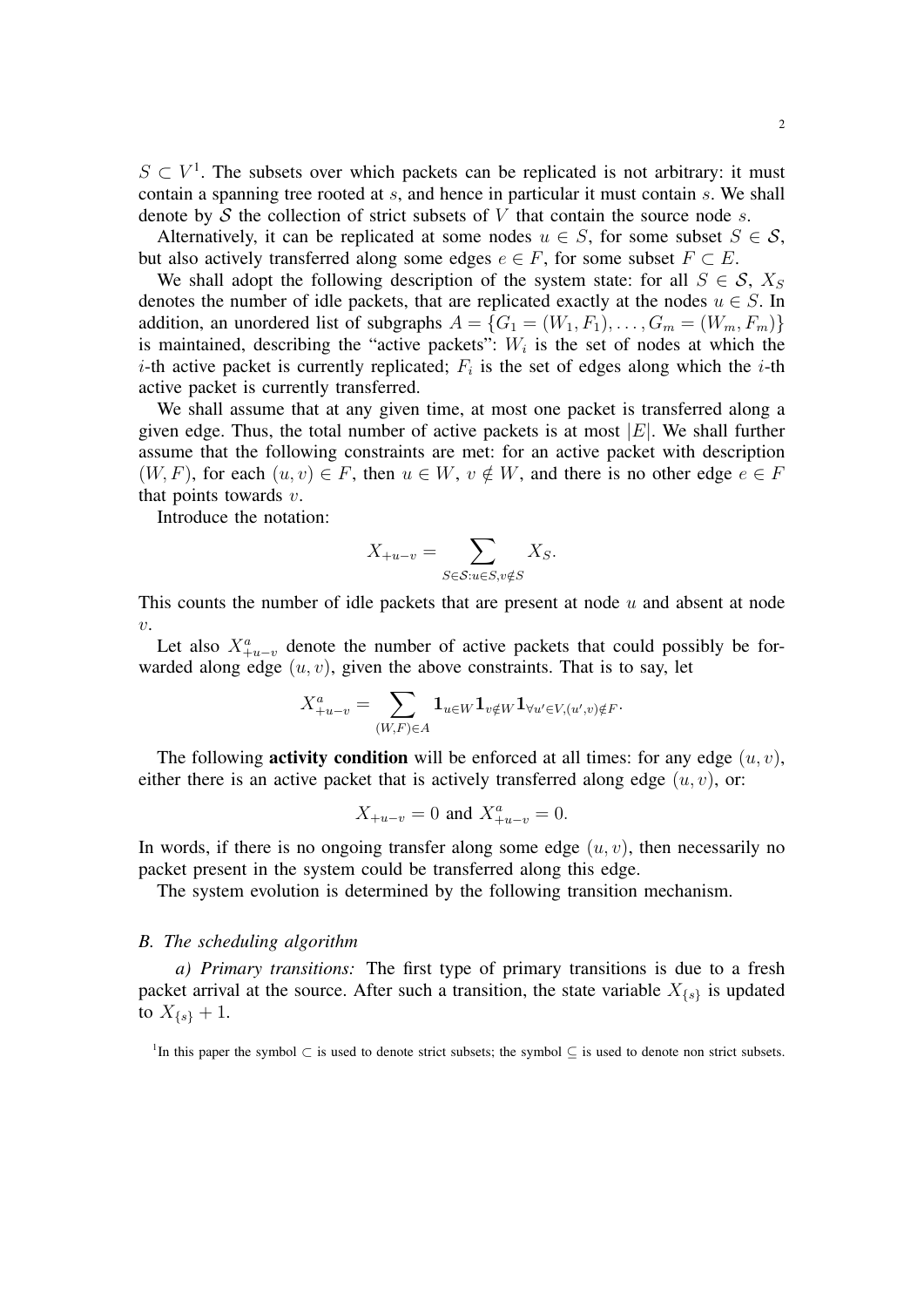The second type of primary transitions is due to completion of transfer of an active packet along some edge. Let this packet be represented by  $(W, F)$ , and let  $e = (u, v) \in$  $F$  be the edge along which replication has just completed. Then  $W$  is updated to  $W \cup \{v\}$ , and F is updated to  $F \setminus e$ .

*b) Secondary transitions:* These happen subsequently to primary transitions, to ensure that the activity condition is met. If, after a primary transition, there is an edge  $(u, v)$  for which the activity condition is not met, this means that this edge is not actively used, while the number of packets  $X_{+u-v} + X_{+u-v}^a$  which could potentially be transferred along that edge is positive. In this case, one of these  $X_{+u-v} + X_{+u-v}^a$ packets will be selected uniformly at random, and start being replicated along edge  $(u, v)$ .

More precisely, for each  $S \in \mathcal{S}$  such that  $u \in S$ ,  $v \notin S$ , with probability

$$
\frac{X_S}{X_{+u-v} + X_{+u-v}^a},\,
$$

the following state updates are made:

$$
X_S \leftarrow X_S - 1,
$$
  

$$
A \leftarrow A \cup (S, (u, v)).
$$

For each active packet  $(W, F)$  such that  $u \in W$ ,  $v \notin W$ , and for all  $u' \in V$ ,  $(u', v) \notin W$ F, then with probability  $1/(X_{+u-v} + X_{+u-v}^a)$ , the active set A is updated as follows:  $A \leftarrow A \setminus (W, F) \cup (W, F \cup (u, v)).$ 

Note that all these transition probabilities sum to 1, as required.

This secondary transition mechanism corresponds to what we shall call the "random useful" packet forwarding strategy: when a new useful packet transfer along a given edge  $(u, v)$  can start, the packet that is actually transferred is selected uniformly at random from the total collection of packets present at  $u$  and not at  $v$ , and not currently transferred towards v.

#### *C. A Markovian special case*

A general version of the model would assume that the time intervals between fresh packet arrivals at the source are i.i.d. random variables, and that packet transfer times along a given edge are also i.i.d. random variables. Under these assumptions, the model we just described is a Markov process, provided we augment the state space to keep track of the residual times till (i) arrival of the next fresh packet, and (ii) completion of transmission along a given edge. Of particular interest is the case where these i.i.d. random variables are in fact deterministic.

A treatment of the general i.i.d. case will be considered in future work. In the present work, we focus on the special case where the i.i.d. random variables involved are Exponential random variables, where the mean inter-packet arrival at the source equals  $\lambda^{-1}$ , and the mean packet transfer time along edge  $(u, v)$  is  $c_{uv}^{-1}$ . In this particular case, the evolution of the state variables described above is Markovian, without the adjunction of residual time variables. In the sequel we focus on this particular setup.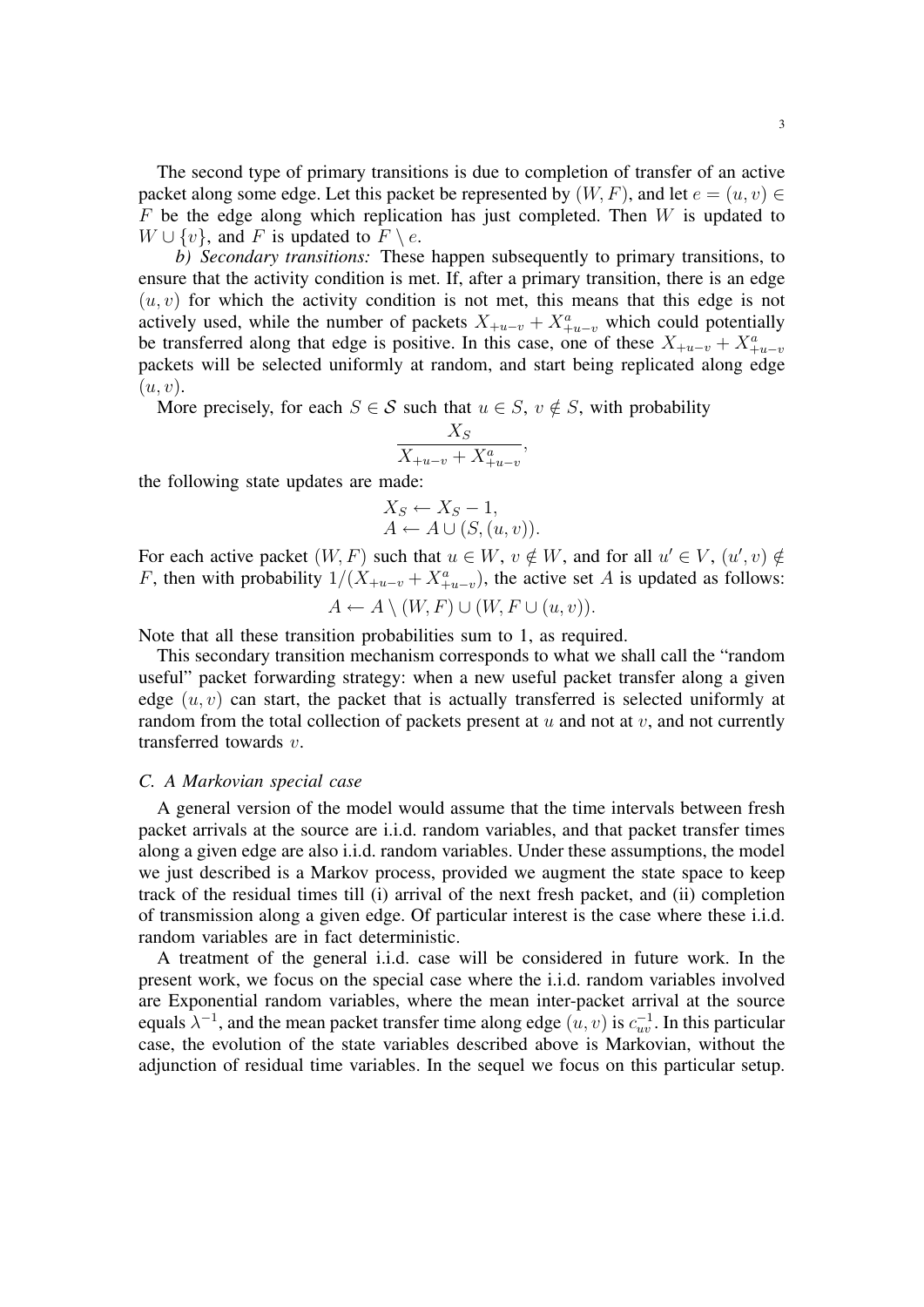#### III. EDGE CAPACITIES: MAIN RESULT

The main result in the present context is the following

*Theorem 1:* The Markov process  $((X_S)_{S \in S}, A)$  corresponding to random useful packet forwarding is ergodic under the condition

$$
\lambda < \min_{S \in \mathcal{S}} \sum_{u \in S} \sum_{v \notin S} c_{uv}.\tag{1}
$$

This result will be established by using the so-called "fluid limits" approach, introduced and popularised by [4] and [1]. Informally, the approach consists in first establishing that trajectories of the original Markov process, after joint rescaling of both time and space, evolve according to some simpler, "fluid" dynamics, and then to prove that trajectories of the fluid dynamics converge to zero in finite time.

#### *A. Fluid dynamics: characterization and convergence*

Let us introduce the following definition.

*Definition 1:* The real-valued non-negative functions  $t \rightarrow y_S(t)$ ,  $S \in S$ , are called fluid trajectories of the above Markov process if they satisfy the following conditions.

For all  $S \in \mathcal{S}$ , all  $u \in S$ , all  $v \notin S$ , there exist non-negative functions  $t \to \phi_{S(uv)}(t)$ such that

$$
y_{\{s\}}(t) = y_s(0) + \lambda t - \sum_{v \in V \setminus \{s\}} \phi_{\{s\},(sv)}(t) S \neq \{s\} : y_S(t) = y_S(0) + \sum_{u \in S} \sum_{v \in S \setminus \{u\}} \phi_{S \setminus \{v\},(uv)}(t) - \sum_{u \in S} \sum_{v \notin S} \phi_{S,(uv)}(t),
$$
 (2)

and that are non-decreasing, Lipschitz continuous with Lipschitz constants  $c_{uv}$ . In addition, for all  $(u, v) \in E$ , it holds that:

$$
\sum_{S \in \mathcal{S}: u \in S, v \notin S} \phi_{S,(uv)} \text{ is } c_{uv} \text{-Lipschitz.}
$$

Moreover at almost every point t, the function  $\phi_{S,(uv)}$  is differentiable, and the following holds:

$$
y_{+u-v}(t) > 0 \Rightarrow \frac{d}{dt}\phi_{S(uv)}(t) = c_{uv}\frac{y_S(t)}{y_{+u-v}(t)},
$$
\n(3)

where we have used the notation

$$
y_{+u-v}(t) := \sum_{S' \in \mathcal{S}: u \in S', v \notin S'} y_{S'}(t). \tag{4}
$$

 $\Diamond$ 

The following result shows in what sense such fluid trajectories describe the dynamics of the original Markov process after spatial and temporal rescaling:

*Theorem 2:* Consider a sequence of initial conditions  $(X^N(0), A^N(0)), N > 0$ , such that

$$
\lim_{N \to \infty} \frac{1}{N} X_S^N(0) = x_S(0), \ S \in \mathcal{S}.
$$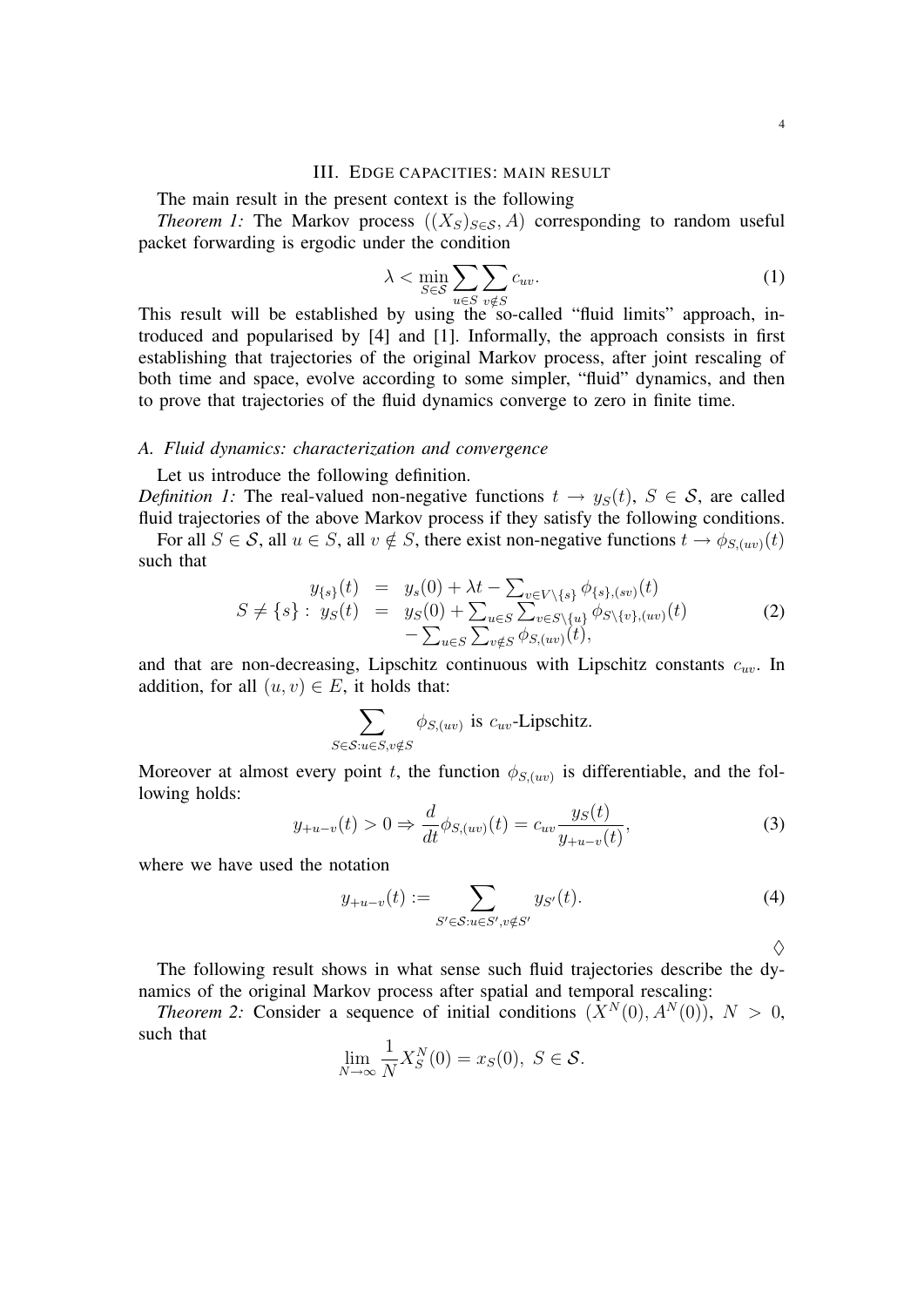Introduce the rescaled process

$$
Y_S^N(t) := \frac{1}{N} X_S^N(Nt),
$$

where  $X_S^N(t)$  represents the state of the Markov process with initial conditions  $(X^N(0), A^N(0))$ at time  $t$ . Then for any subsequence of indices  $N$ , there exists a further subsequence, denoted N', such that, for some fluid trajectory  $(y_S)$  as per Definition 1, with initial conditions  $(x<sub>S</sub>(0))$ , the following uniform convergence takes place:

$$
\lim_{N' \to \infty} \sup_{t \in [0,T]} |Y_S^{N'}(t) - y_S(t)| = 0, \quad S \in \mathcal{S}, \ T \in \mathbb{R}_+.
$$
 (5)

*Proof:* It will be more convenient to work with the state variables  $\tilde{X}_S$ , which count the total number of packets, active or idle, present at nodes  $u \in S$ . That is:

$$
\tilde{X}_S = X_S + \sum_{(W,F)\in A} \mathbf{1}_{W=S}.
$$

We shall thus consider the rescaled processes

$$
\begin{array}{ll} \tilde{Y}_S^N(t) &:= \frac{1}{N} \tilde{X}^N(Nt) \\ & = Y^N(t) + \frac{1}{N} \sum_{W \in A^N} \mathbf{1}_{W = S}. \end{array}
$$

Since they differ from  $Y_s^N$  by at most  $|E|/N$ , the processes agree in the limit  $N \to \infty$ . Let  $P_{uv}$ ,  $(u, v) \in E$ , be independent unit rate Poisson processes. The Poisson process  $P_{uv}$  will be used to determine the instants at which packet transfers along edge  $(u, v)$ complete. Introduce the notation:

$$
\Phi_{S,(uv)}^N(t) = P_{uv} \left( c_{uv} \int_0^t \sum_{(W,F) \in A^N(s-)} \mathbf{1}_{W=S,(u,v) \in F} ds \right).
$$

This process keeps track of the number of completions of packet transfers along edge  $(u, v)$ , for packets that were previously present at node set S.

We thus have the following, for all  $S \in \mathcal{S}, S \neq \{s\}$ :

$$
\tilde{X}_S^N(t) = \tilde{X}_S^N(0) + \sum_{u \in S, v \in S \setminus \{u\}} \Phi_{S \setminus \{v\}, (uv)}^N(t) - \sum_{u \in S, v \notin S} \Phi_{S, (uv)}^N(t).
$$

In the particular case where  $S = \{s\}$ , we use another unit rate Poisson process  $P_0$  to count fresh arrivals at the source, and write:

$$
\tilde{X}_{\{s\}}^N(t) = \tilde{X}_{\{s\}}^N(0) + P_0(\lambda t) - \sum_{v \neq s} \Phi_{\{s\},(sv)}^N(t).
$$

We now show that, for any subsequence, there exists a further subsequence  $N'$  along which the rescaled processes  $t \to \frac{1}{N'} \Phi_{S,(uv)}^{N'}(N' t)$  converge uniformly on any compact interval  $[0, T]$  to a non-decreasing function  $\phi_{S,(uv)}$ , that is moreover Lipschitzcontinuous with Lipschitz constant  $c_{uv}^2$ .

<sup>&</sup>lt;sup>2</sup>Similar arguments can be used to establish that  $(1/N)P_0(\lambda_N t)$  converges uniformly on  $[0, T]$  to  $\lambda t$ , and are thus omitted.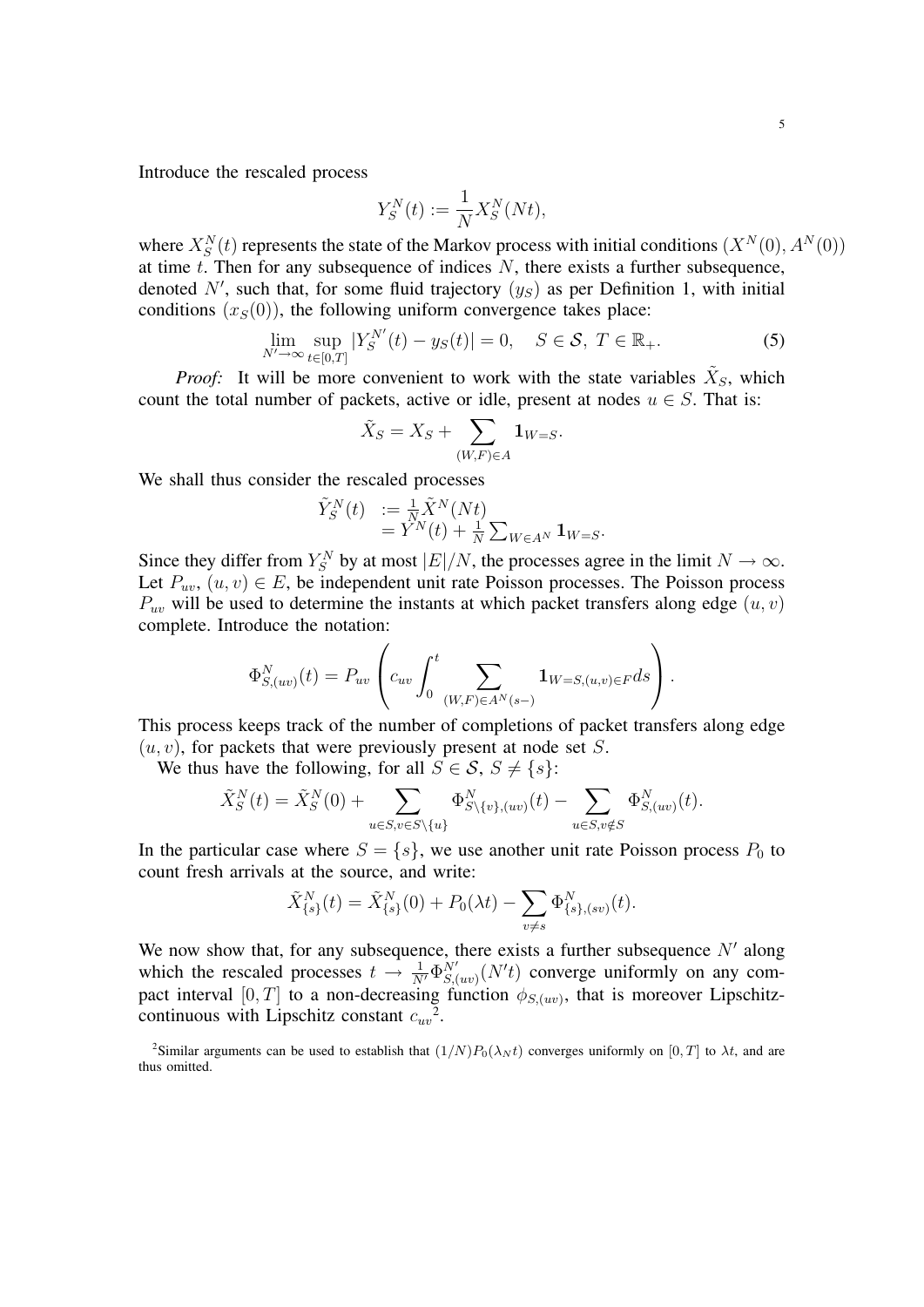To this end, fix some  $T > 0$ , and write

$$
\sup_{t \in [0,T]} \left| \frac{1}{N} \Phi_{S,(uv)}^N(Nt) - c_{uv} \int_0^t \sum_{(W,F) \in A^N(Ns-)} \mathbf{1}_{W=S,(u,v) \in F} ds \right| \leq \sup_{t \in [0,c_{uv}T]} \left| \frac{1}{N} P_{uv}(Nt) - t \right|.
$$

Using for instance the following lemma, which is a classical result on the maximal deviation of a Poisson process from its mean, in conjunction with Borel-Cantelli's lemma, it can be shown that the right-hand side of the last display converges almost surely to zero as  $N \to \infty$ .

*Lemma 1:* Let  $\Xi$  be a unit rate Poisson process. Then for all  $T > 0$ ,  $N > 0$ , and all  $\epsilon > 0$ , it holds that

$$
\mathbf{P}(sup_{0 \le t \le T} |\Xi(Nt) - Nt| \ge \epsilon NT) \le e^{-NTh(\epsilon)} + e^{-NTh(-\epsilon)},\tag{6}
$$

where

$$
h(\lambda) := (1 + \lambda) \log(1 + \lambda) - \lambda \tag{7}
$$

is the Cramér transform of a unit mean, centered Poisson random variable. In the above formula, it is understood that  $h(-\lambda) = +\infty$  if  $\lambda > 1$ .

To establish the claimed convergence of the rescaled processes  $\frac{1}{N} \Phi_{S,(uv)}^{N}(Nt)$  to Lipschitz-continuous, non-decreasing functions  $\phi_{S,(uv)}$  along subsequences, it is therefore sufficient to establish that such convergence holds for the functions:

$$
t \to c_{uv} \int_0^t \sum_{(W,F) \in A^N(Ns-)} \mathbf{1}_{W=S,(u,v)\in F} ds.
$$
 (8)

To this end, we use the following lemma, taken from Ye et al. [6]:

*Lemma 2:* (Lemma 6.3, Ye et al. [6]) Suppose that a sequence of functions  $f_k$ :  $[0, T] \rightarrow \mathbb{R}$  has the following properties:

(i)  $\{f_k(0)\}_{k>0}$  is bounded;

(ii) there is a constant  $M > 0$ , and a sequence of positive numbers  $\sigma_k$ , with  $\sigma_k \to 0$ as  $k \to \infty$ , such that

$$
|f_k(t) - f_k(s)| \le M(t - s) + \sigma_k, \quad k \ge 0, \ s, t \in [0, T].
$$

Then the sequence admits a subsequence that converges uniformly on  $[0, T]$  to a Lipschitz continuous function  $f : [0, T] \to \mathbb{R}$  with Lipschitz constant M.

Clearly the conditions of the Lemma are met for the functions (8), with as a Lipschitz constant  $M = c_{uv}$ . Moreover, any limiting function must be non-decreasing since the functions (8) are all non-decreasing.

Note now that for  $t < t'$ ,

$$
\sum_{S \in \mathcal{S}: u \in S, v \notin S} c_{uv} \int_t^{t'} \sum_{(W,F) \in A^N(Ns-)} \mathbf{1}_{W=S,(u,v) \in F} ds \le c_{uv}(t'-t).
$$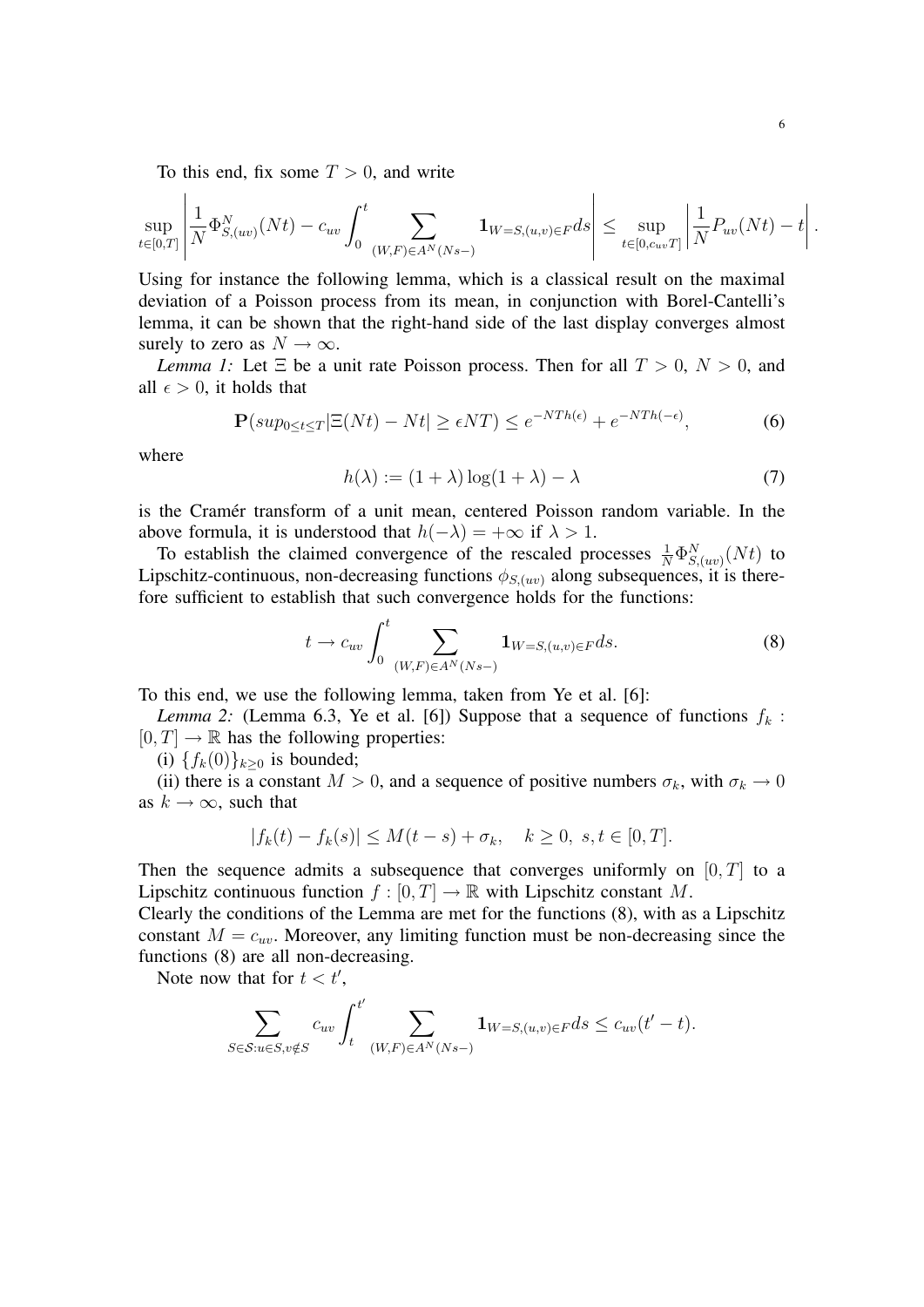This readily implies that for any given  $(u, v) \in E$ , the limiting functions  $\phi_{S,(uv)}$ summed over  $S \in \mathcal{S}$  such that  $u \in S$  and  $v \notin S$  are  $c_{uv}$ -Lipschitz.

It now remains to establish the last property in the definition of fluid trajectories, that is: at almost every t, the function  $\phi_{S,(uv)}(t)$  is differentiable, and provided  $y_{+u-v}(t)$ 0, then:

$$
\frac{d}{dt}\phi_{S,(uv)}(t) = c_{uv}\frac{y_S(t)}{y_{+u-v}(t)}.
$$

By Rademacher's theorem, a Lipschitz-continuous function is differentiable almost everywhere. Let thus t be a point where  $\phi_{S,(uv)}(t)$  is differentiable. Consider first the case where  $y_S(t) > 0$ . Fix some  $h > 0$ . We want to evaluate the following quantity:

$$
\frac{1}{h}c_{uv}\int_t^{t+h}\sum_{(W,F)\in A^N(Ns-)}\mathbf{1}_{W=S,(u,v)\in F}ds.
$$

Note that on the interval  $\tau \in [t, t+h]$ ,  $N'^{-1}X_S^{N'}(N'\tau)$  equals  $y_S(t)+0(h)+\epsilon_{N'}$ , where  $\epsilon_{N'} \rightarrow 0$  as  $N' \rightarrow \infty$ , by convergence of the rescaled trajectories, and by Lipschitz continuity of the limiting trajectories.

Thus, after each completion of a transfer along edge  $(u, v)$  during the interval  $[Nt, N(t+h)]$ , the probability that the next packet selected for transmission along edge  $(u, v)$  is a previously idle packet, replicated at nodes  $w \in S$  is asymptotic to  $y_S(t)/y_{+u-v}(t) + o(h)$ . Furthermore, once such a transfer is started, the probability that the packet under consideration is elected for transmission along another edge converges to zero as  $N \to \infty$ , since there are close to  $N_{\mathcal{Y}_S}(t)$  other idle packets that could alternatively have been selected for such a transmission. Together these arguments ensure that

$$
\lim_{N \to \infty} \frac{1}{h} c_{uv} \int_{t}^{t+h} \sum_{(W,F) \in A^N(Ns-)} \mathbf{1}_{W=S,(u,v) \in F} ds = c_{uv} \frac{y_S(t)}{y_{+u-v}(t)} + O(1).
$$

However, the left-hand side of this expression also reads

$$
\frac{1}{h}\left(\phi_{S,(uv)}(t+h)-\phi_{S,(uv)}(t)\right),\,
$$

and thus the derivative of  $\phi_{S,(uv)}$  at t must equal  $c_{uv}\frac{y_S(t)}{y_{(u,v)}(t)}$  $\frac{y_S(t)}{y_{+u-v}(t)}$  as announced.

Finally, consider the case where  $y_S(t) = 0$ , and choose a particular t at which all S' with  $u \in S'$ ,  $v \notin S'$  are such that  $\phi_{S',(uv)}(t)$  are differentiable. We know that almost everywhere, the sum of these derivatives can not exceed  $c_{uv}$ , because it is a Lipschitz constant for the sum of these functions. However, the sum of the derivatives for those S' such that  $y_{S'}(t) > 0$  equals  $c_{uv}$ , therefore the derivatives for those S such that  $y_S(t) = 0$  must equal zero. П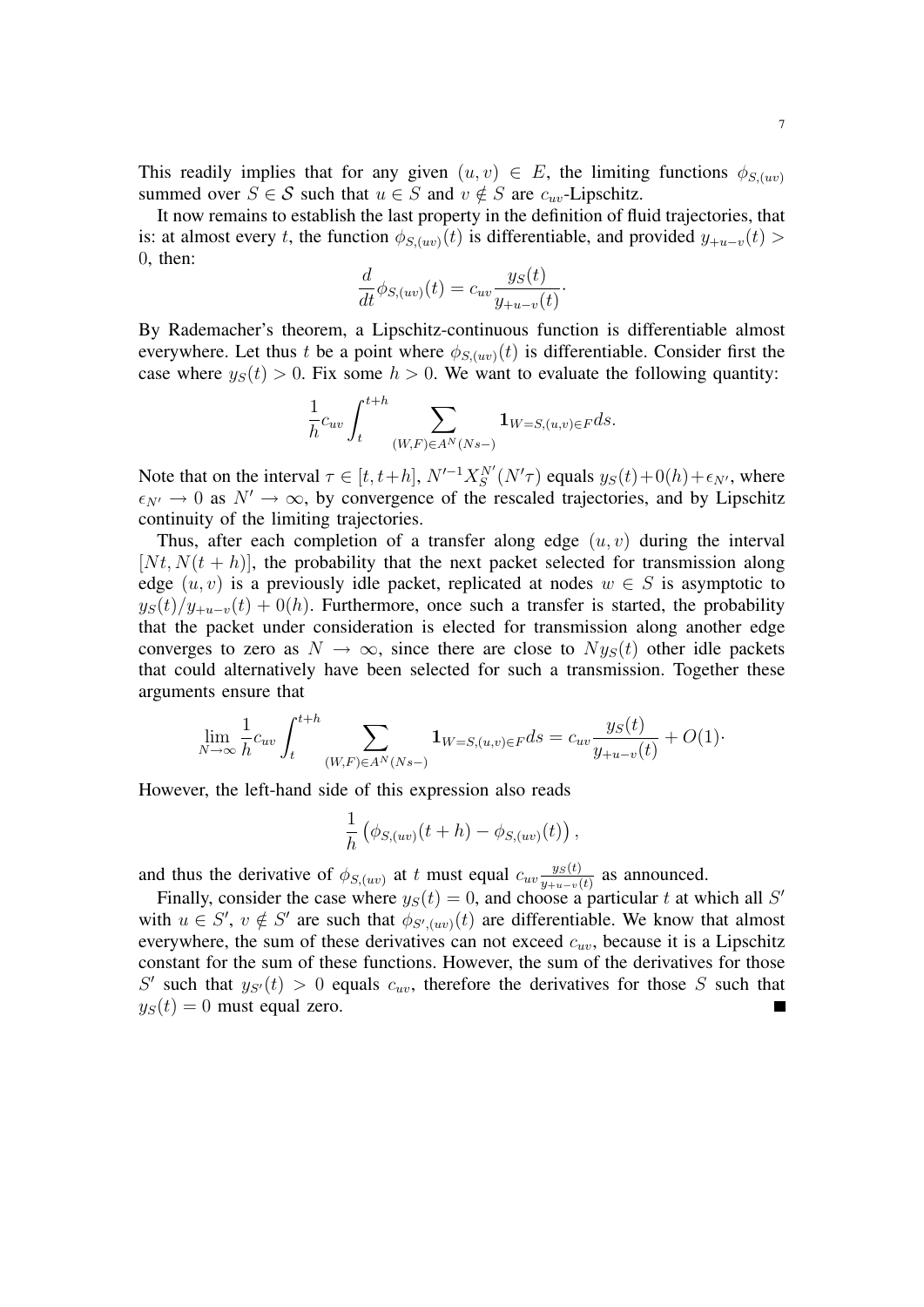#### *B. Fluid dynamics: stability*

In the present section, we establish that any fluid trajectories as per Definition 1 satisfy a suitable stability property:

*Theorem 3:* Assume that Condition (1) holds. Let  $(y_S)_{S \in \mathcal{S}}$  denote fluid trajectories as per Definition 1. For all  $S \subset V$ , define:

$$
y_{\subseteq S} = \sum_{S' \in \mathcal{S}, S' \subseteq S} y_{S'}.
$$

Then there exist positive parameters  $\beta_1, \ldots, \beta_{|V|-1}$ , and  $\epsilon > 0$  such that the function

$$
L({y_S}_{S \in S}) := \sup_{S \subset V} \beta_{|S|} y_{\subseteq S}
$$

verifies:

$$
L(y(t)) \le \max(0, L(y(0)) - \epsilon t). \tag{9}
$$

Denote by K the total number of nodes, that is  $K = |V|$ . The proof will rely on the following lemma:

*Lemma 3:* Let  $\alpha > 0$  be fixed. For given  $\delta, A > 0$ , define:

$$
\epsilon_{K-1} = \delta;
$$
  
\n
$$
\epsilon_{K-1-i} = \delta A (1 + A)^{i-1}, \qquad i = 1 \dots, K-2,
$$
  
\n
$$
\beta_{K-1} = 1;
$$
  
\n
$$
\beta_{K-i} = \prod_{j=K-i+1}^{K-1} \left( \frac{1}{1 - \epsilon_j} \right), \quad i = 2, \dots, K-1.
$$
\n(10)

Then A and  $\delta$  can be chosen so that the following properties hold for any  $(y_S)_{S \in \mathcal{S}} \in$  $\mathbb{R}^{\mathcal{S}}_+$ ,  $(y_S)_{S \in \mathcal{S}} \neq 0$ . For all  $S \subset V$ , all  $u \in S$ ,  $v \notin S$ :

$$
y_{+u-v} < \epsilon_{|S|} y_{\subseteq S} \Rightarrow \beta_{|S|-1} y_{\subseteq S\setminus\{u\}} > \beta_{|S|} y_{\subseteq S}.\tag{11}
$$

Moreover for all  $S \subset V$  such that, for all  $u \in S$ , all  $v \notin S$ ,  $y_{+u-v} \ge \epsilon_{|S|}y_{\subseteq S}$ , assuming there exist  $u \in S$  and  $v \notin S$  such that for some  $S' \nsubseteq S: u \in S'$ ,  $v \notin S'$  and  $y_{S'} > \alpha y_{+u-v}$ , then it holds that:

$$
\beta_{|S \cup S'|} y_{\subseteq S \cup S'} > \beta_{|S|} y_{\subseteq S}.\tag{12}
$$

*Proof:* (of Lemma 3) Let us first establish sufficient conditions on the parameters  $\epsilon_i$ ,  $\beta_i$  for the conclusions of the Lemma to hold. Consider the first requirement (11), and let thus S be such that for some  $u \in S$  and  $v \notin S$ , one has

$$
y_{+u-v} < \epsilon_{|S|} y_{\subseteq S}.
$$

Write now:

$$
y_{\subseteq S} = y_{\subseteq S\setminus\{u\}} + \sum_{S' \in S: u \in S', S' \subseteq S} y_{S'}\leq y_{\subseteq S\setminus\{u\}} + y_{+u-v}< y_{\subseteq S\setminus\{u\}} + \epsilon_{|S|} y_{\subseteq S}.
$$

It thus follows that

$$
y_{\subseteq S\backslash\{u\}}>(1-\epsilon_{|S|})y_{\subseteq S}
$$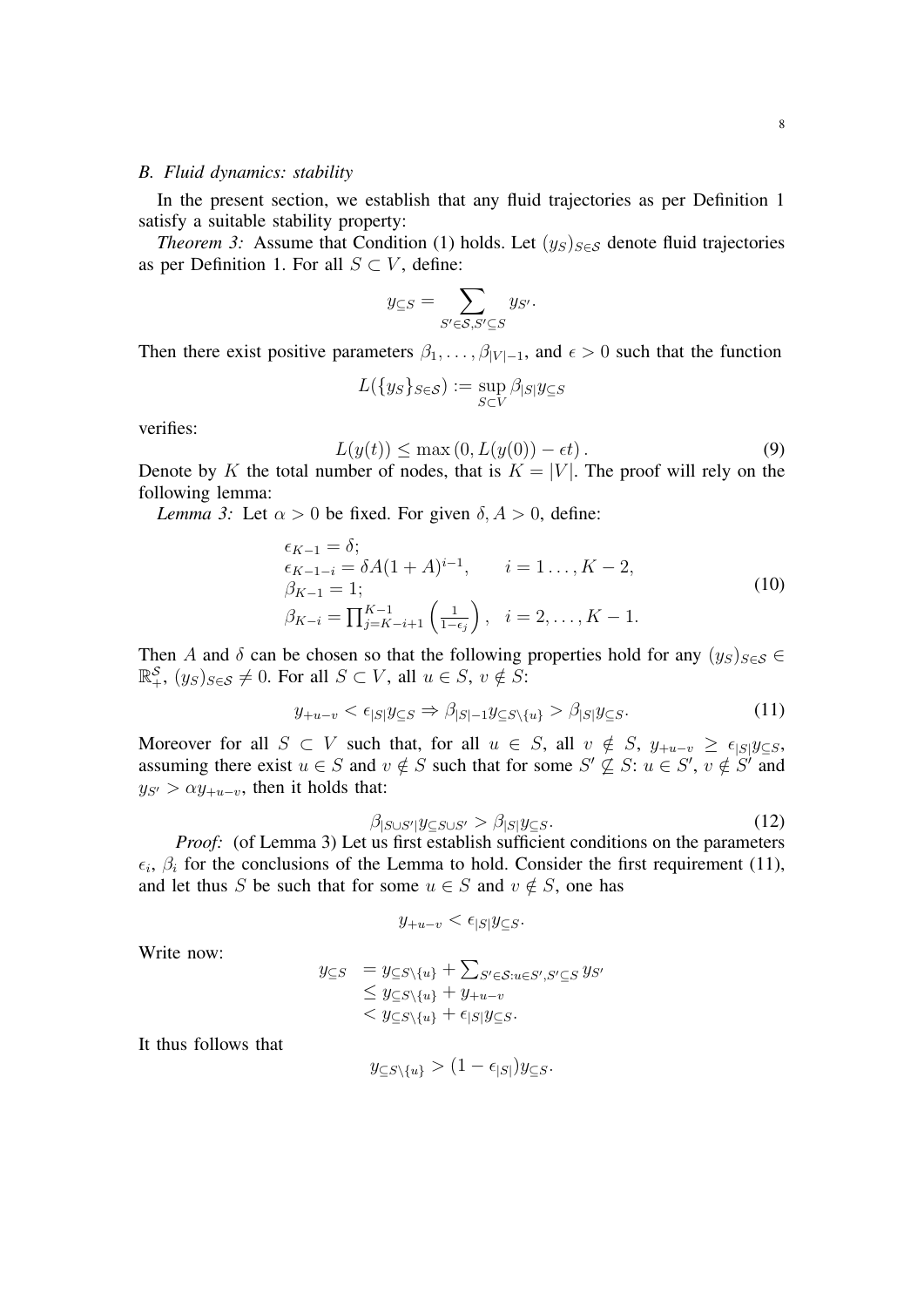Thus the desired conclusion (11) will follow provided:

$$
\beta_{i-1}(1-\epsilon_i) \ge \beta_i, \quad i=2,\ldots,K-1. \tag{13}
$$

Clearly, this condition will be satisfied with the particular choice of coefficients  $\beta_i$ as in (10), provided the  $\epsilon_i$  lie in the interval  $(0, 1)$ , which will be ensured by taking  $\delta > 0$  sufficiently small.

Let us now turn to Condition (12). Let thus  $S \subset V$  be such that for all  $u \in S$  and  $v \notin S$ ,  $\epsilon_{|S|}y_{\subseteq S} \leq y_{+u-v}$ . Assume moreover the existence of  $u \in S$ ,  $v \notin S$ , and  $S' \nsubseteq S$ such that  $u \in S'$ ,  $v \notin S'$ , and satisfying moreover:

$$
y_{S'} > \alpha y_{+u-v}.
$$

Then necessarily, one has:

$$
y_{S'} > \alpha \epsilon_{|S|} y_{\subseteq S}.
$$

The left-hand side of Condition (12) then verifies:

$$
\beta_{|S \cup S'|} y_{\subseteq S \cup S'} \geq \beta_{|S \cup S'|} (y_{S'} + y_{\subseteq S})
$$
  
> 
$$
\beta_{|S \cup S'|} (1 + \alpha \epsilon_{|S|}) y_{\subseteq S}.
$$

Therefore, (12) will hold provided

$$
\beta_{|S\cup S'|}(1+\alpha\epsilon_{|S|}) \ge \beta_{|S|}.
$$

For sufficiently small  $\delta > 0$ , the coefficients  $\epsilon_i$  as in (10) will be strictly less than 1, and hence the coefficients  $\beta_i$  as in (10) will be decreasing with i. Thus, the above condition will be satisfied provided:

$$
\beta_{K-1}(1+\alpha\epsilon_i) \ge \beta_i, \quad i=1,\ldots,K-2. \tag{14}
$$

For  $i = K - 2$ , this condition reads  $1 + \alpha \epsilon_{K-2} \ge 1/(1 - \epsilon_{K-1})$ . Recalling from (10) that  $\epsilon_{K-1} = \delta$ , the right-hand side reads  $1 + \delta + o(\delta)$ , while the left-hand side reads  $1 + \alpha \delta A$ . Thus, this particular condition is met provided  $A\alpha > 1$ , and  $\delta > 0$  is small enough.

Let us now consider  $i \in \{1, ..., K-3\}$ . Note that the right-hand side of (14) is equivalent to, for small  $\delta > 0$ :

$$
\beta_{i} = \prod_{j=i+1}^{K-1} \left( \frac{1}{1-\epsilon_{j}} \right)
$$
  
=  $1 + \sum_{j=i+1}^{K-1} \epsilon_{j} + o(\delta)$   
=  $1 + \delta + \sum_{j=i+1}^{K-2} \delta A (1 + A)^{K-2-j} + o(\delta)$   
=  $1 + \delta + \delta A \sum_{j=0}^{K-3-i} (1 + A)^{j} + o(\delta)$   
=  $1 + \delta + \delta A \frac{(1+A)^{K-3-i+1}-1}{A} + o(\delta)$   
=  $1 + \delta (1 + A)^{K-2-i} + o(\delta)$ .

On the other hand, the left-hand side of (14) equals  $1 + \alpha \delta A (1 + A)^{K-2-j}$ . Thus, provided  $\alpha A > 1$ , and  $\delta > 0$  is small enough, the announced properties hold.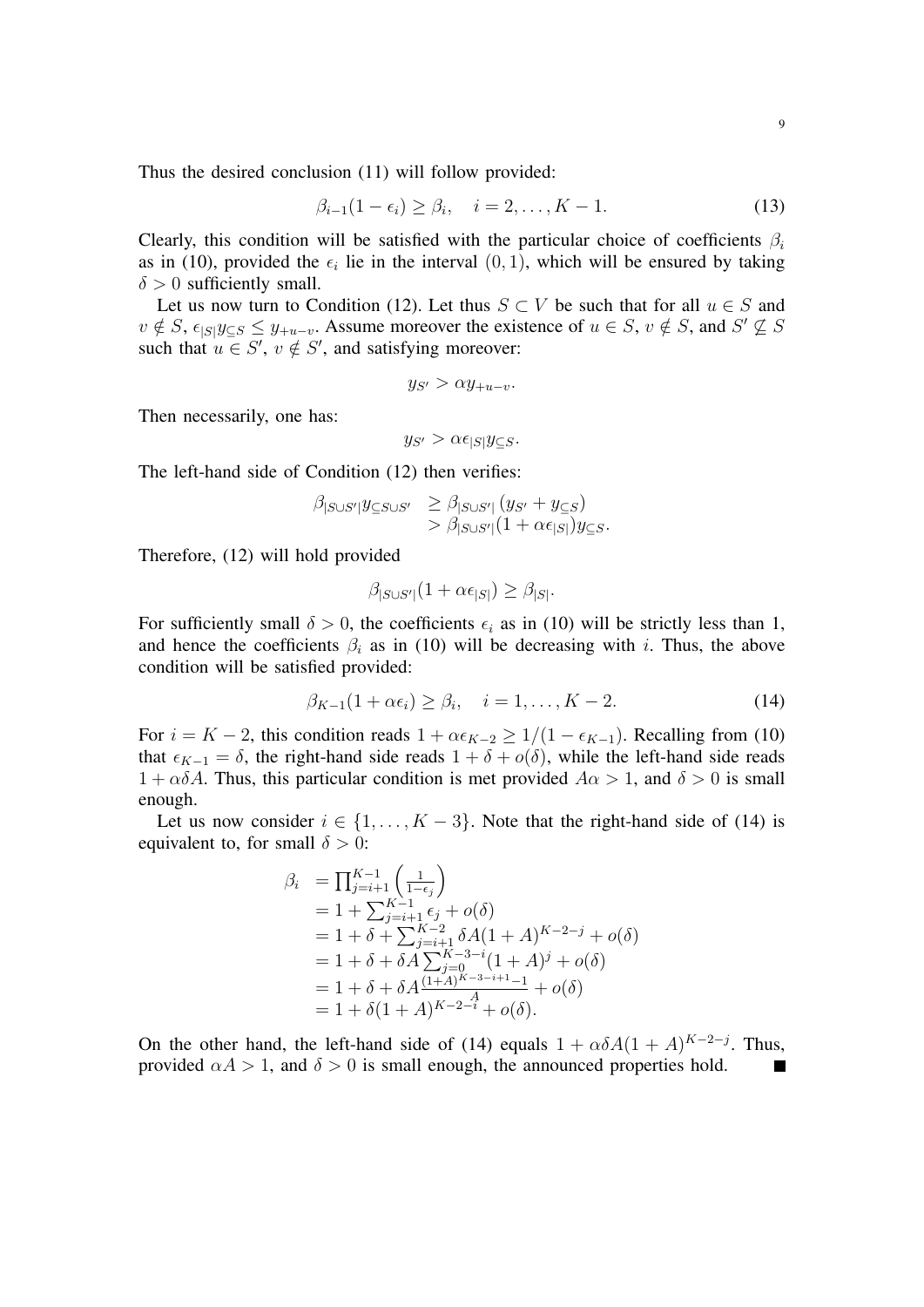*Proof:* (of Theorem 3) Consider the particular parameters  $\beta_i$ ,  $\epsilon_i$  as in Lemma 3. Clearly, for a vector  $y \in \mathbb{R}_+^S$  that is non-zero, any set  $S^* \subset V$  achieving the maximum in  $\max_{S \subset V} \beta_{|S|} y_{\subseteq S}$  is such that  $y_{\subseteq S^*} > 0$ . Moreover, for all  $u \in S^*$ ,  $v \notin S^*$ , one must have:

$$
y_{+u-v} \ge \epsilon_{|S^*|} y_{\subseteq S^*} > 0,
$$

for otherwise optimality of the set  $S^*$  would be contradicted by Condition (11). In addition, for all  $u \in S^*$ ,  $v \notin S^*$ , and all  $S' \nsubseteq S^*$  such that  $u \in S'$ ,  $v \notin S'$ , necessarily  $y_{S'} \leq \alpha y_{+u-v}$ , for otherwise optimality of  $S^*$  would be contradicted by (12).

One thus has the following evaluation:

$$
\frac{d}{dt} y_{\subseteq S^*} = \sum_{S \subseteq S^*} \frac{d}{dt} y_S
$$
\n
$$
= \lambda - \sum_{u \in S^*, v \notin S^*} \sum_{S \subseteq S^*, u \in S} \frac{d}{dt} \phi_{S,(uv)}
$$
\n
$$
= \lambda - \sum_{u \in S^*, v \notin S^*} c_{uv} \left[ 1 - \sum_{S' \subseteq S^*, u \in S', v \notin S'} \frac{y_{S'}}{y_{+u-v}} \right]
$$
\n
$$
\leq \lambda - \sum_{u \in S^*, v \notin S^*} c_{uv} + \sum_{u \in S^*, v \notin S^*} c_{uv} \sum_{S' \subseteq S^*, u \in S', v \notin S'} \alpha
$$
\n
$$
\leq \lambda - \sum_{u \in S^*, v \notin S^*} c_{uv} + \max_{e \in E} c_e |E| 2^K \alpha.
$$

In the above, we have used the expression (3) for the derivative of the functions  $\phi_{S,e}$ , and the bound of  $\alpha$  on the ratio  $y_{S}/y_{+u-v}$  previously established.

Furthermore, the conditions (13) and (14) used in the proof of Lemma 3 can be shown to imply the following. For a set S such that  $\beta_{|S|}y_{\subseteq S} \ge (1-r)\beta_{|S^*|}y_{\subseteq S^*}$ , where  $r > 0$  is some small positive constant, necessarily for all  $u \in S$ ,  $v \notin S$ ,

$$
y_{+u-v} \ge \left(1 - \frac{1 - \epsilon_{|S|}}{1 - r}\right) y_{\subseteq S}.
$$

In addition, for  $u \in S$ ,  $v \notin S$  and  $S' \not\subseteq S$  such that  $u \in S'$ ,  $v \notin S'$ , then one has:

$$
y_{S'} \le \left(\frac{1+\alpha\epsilon_{|S|}}{1-r} - 1\right) \frac{1}{1 - \frac{1-\epsilon_{|S|}}{1-r}} y_{+u-v} = (\alpha + O(r)) y_{+u-v}.
$$

Thus, for such  $S$ , one has the similar evaluation

$$
\frac{d}{dt}y_{\subseteq S} \le \lambda - \sum_{u \in S, v \notin S} c_{uv} + \max_{e \in E} c_e |E| 2^K \alpha \left( 1 + O(r) \right). \tag{15}
$$

Note that the choice of  $\alpha > 0$  in Lemma 3 was arbitrary. For definiteness, set

$$
\alpha = \frac{1}{2} \frac{\min_{S \subset V} \sum_{u \in S, v \notin S} c_{uv} - \lambda}{|E|2^K \max_{e \in E} c_e}
$$

This is positive, under the stability condition (1). Then from the above evaluation (15), it follows that necessarily, almost everywhere the Lipschitz continuous function  $L(y(t))$ must satisfy:

$$
\frac{d}{dt}L(y(t)) \le -\epsilon \mathbf{1}_{y(t)\neq 0},
$$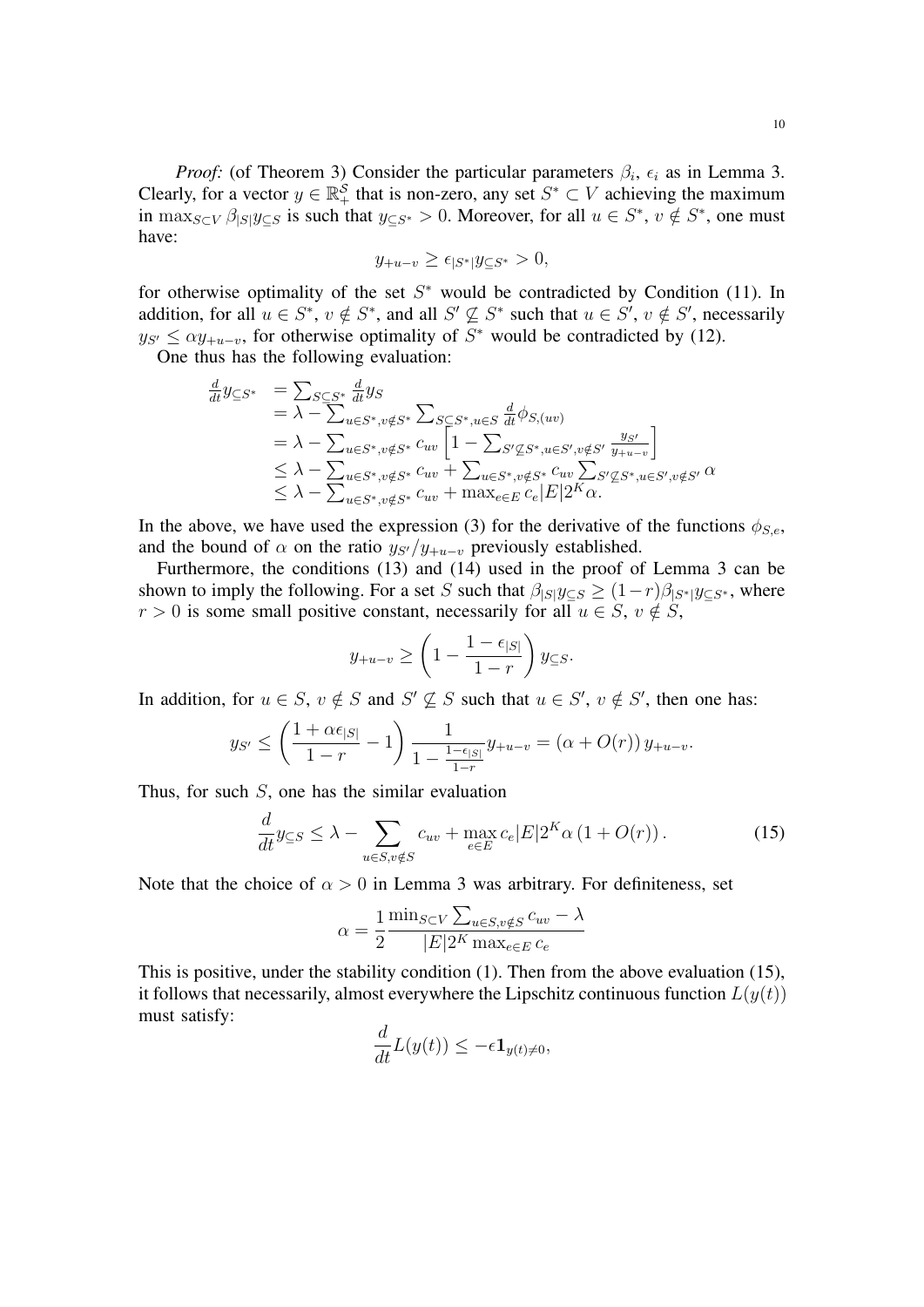$\blacksquare$ 

where

$$
\epsilon := \frac{1}{2} \left( \min_{S \subset V} \sum_{u \in S, v \notin S} c_{uv} - \lambda \right).
$$

The result of Theorem 3 follows.

## *C. Proof of Theorem 1*

The proof of Theorem 1 will require to combine Theorems 2, 3 and the following ergodicity criterion, which is a direct consequence of Theorem 8.13, p.224 in Robert [3]:

*Theorem 4:* Let  $Z(t)$  be a Markov jump process on a countable state space  $Z$ . Assume there exists a function  $L : \mathcal{Z} \to \mathbb{R}_+$  and constants  $M, \epsilon, \tau > 0$  such that for all  $z \in \mathcal{Z}$ :

$$
L(z) > M \Rightarrow \frac{1}{L(z)} \mathbf{E}_z L\left(Z(L(z)\tau)\right) \le 1 - \epsilon.
$$
 (16)

If in addition the set  $\{z : L(z) \leq M\}$  is finite, and  $\mathbf{E}_z L(Z(1)) < +\infty$  for all  $z \in \mathcal{Z}$ , then the process  $Z(t)$  is ergodic.

Let us show how this result applies in the present context. Here we have  $Z(t) =$  $(X(t), A(t))$ , and our candidate Lyapunov function takes as argument the X-component only, and reads

$$
L(Z) = \sup_{S \subset V} \beta_{|S|} X_{\subseteq S}.
$$

Let us set  $\tau = 1$ , where  $\epsilon$  is as in Theorem 3, and establish that (16) holds by contradiction. Assuming it fails, there must exist a sequence of initial conditions  $Z^N(0)$  such that  $L(Z^N(0)) \to \infty$ , and such that

$$
\lim_{N \to \infty} \frac{1}{L(Z^N(0))} \mathbf{E} L\left(Z^N(L(Z^N(0))\tau)\right) > 1 - \epsilon. \tag{17}
$$

However, by Theorem 1, any accumulation point of the sequence

$$
\frac{1}{L(Z^N(0))}X^N(L(Z^N(0))\tau)
$$

must be equal to  $y(\tau)$  for some fluid trajectory y issued from an initial condition  $y(0)$  such that  $L(y(0)) = 1$ . Furthermore, this family of random vectors is uniformly integrable: indeed, writing

$$
\frac{1}{L(Z^N(0))} X_S^N(L(Z^N(0))\tau) \le \frac{X_S^N(0)}{\beta_{|S|} X_S^N(0)} + \frac{1}{L(Z^N(0))} \sum_{e \in E} P_e(L(Z^N(0))c_e\tau),
$$

where the  $P_e$  are the Poisson processes previously introduced, uniform integrability can be readily checked. Since the function  $L$  grows not faster than linearly, the family of random variables <sup>1</sup>

$$
\frac{1}{L(Z^N(0))}L(X^N(L(Z^N(0))\tau))
$$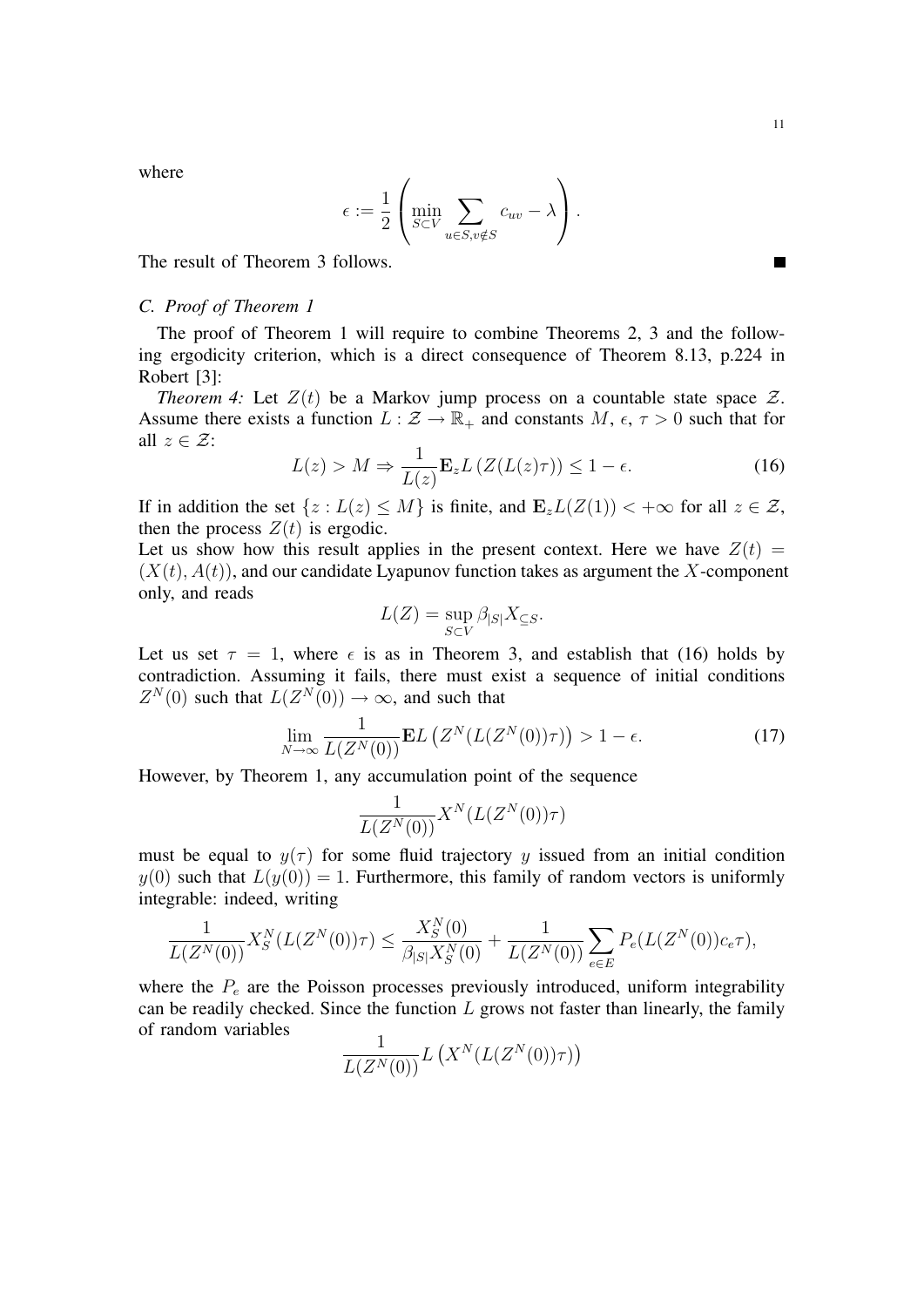is also uniformly integrable. Since the function  $L$  is continuous, accumulation points of this sequence must be of the form  $L(y(\tau))$ , for some fluid trajectory y issued from an initial condition  $y(0)$  such that  $y(0) = 1$ . By Theorem 3, all such accumulation points are less than, or equal to  $1-\epsilon$ . This together with uniform integrability ensures that

$$
\limsup_{N \to \infty} \frac{1}{L(Z^N(0))} \mathbf{E} L\left(Z^N(L(Z^N(0))\tau)\right) \le 1 - \epsilon,
$$

which contradicts (17). The proof is concluded by verifying the other assumptions of Theorem 4, i.e. that  $\{z : L(z) \leq M\}$  is finite for sufficiently large M. This holds trivially, because for any  $X$ -component the number of potential  $A$ -components is bounded (say by  $|E|$  times the number of subgraphs of  $G$ ).

Finally, one must check that  $\mathbf{E}_z L(Z(1)) < +\infty$  for all z; this is easily verified, once more by bounding  $X<sub>S</sub>(1)$  by its initial value plus increments of Poisson processes.

## IV. NODE-CAPACITATED NETWORKS

#### *A. Model and Algorithm*

*c)* Neighbour selection: Here, the system is also described by a a graph  $G =$  $(V, E)$ . However, the capacities are now associated with nodes rather than with edges. We shall denote by  $c_u$  the capacity of node u, and assume that each node devotes its capacity to one of its "most deprived neighbours". By this, the following is meant. For each of its neighbours v, node u evaluates the number  $Z_{+u-v}$  of packets that it could usefully forward to node  $v$ . Using the same notation as before, this reads:

$$
Z_{+u-v} = X_{+u-v} + X_{+u-v}^a.
$$

It then elects one neighbour v for which the corresponding quantity  $Z_{+u-v}$  is maximal. Ties can be broken either at random, or in a systematic manner. Once the target neighbour v is chosen, then one of the  $Z_{+u-v}$  packets held by u and useful to v is chosen, and forwarded from  $u$  to  $v$ , at rate  $c_u$ .

*d) Packet selection:* We now describe how packets are elected for transmission once a node's capacity becomes available. For non-source nodes  $u$ , who have chosen to transmit to some most deprived neighbour  $v$ , then the packet to be transmitted is selected at random among all the possible  $Z_{+u-v}$  possible choices.

For the source node s, having chosen to transmit to some most deprived neighbour  $v$ , the following strategy is used: if the source has a packet that it has not sent to anyone before (a *fresh* packet), that is if  $X_{\{S\}} > 0$ , then one such fresh packet is forwarded to node v; if no such fresh packets are available, then the packet to be forwarded is selected uniformly at random from the  $Z_{+s-v}$  possible choices.

As in the edge capacitated case, the state space consists in the collection of variables  $X_S$ , for all  $S \in \mathcal{S}$ , and the collection of active packet states  $A = ((W_1, F_1), \ldots, (W_m, F_m))$ . The constraints on these active packet states are different though: we now assume that each node forwards a packet to only one of its neighbours at a given time. Thus for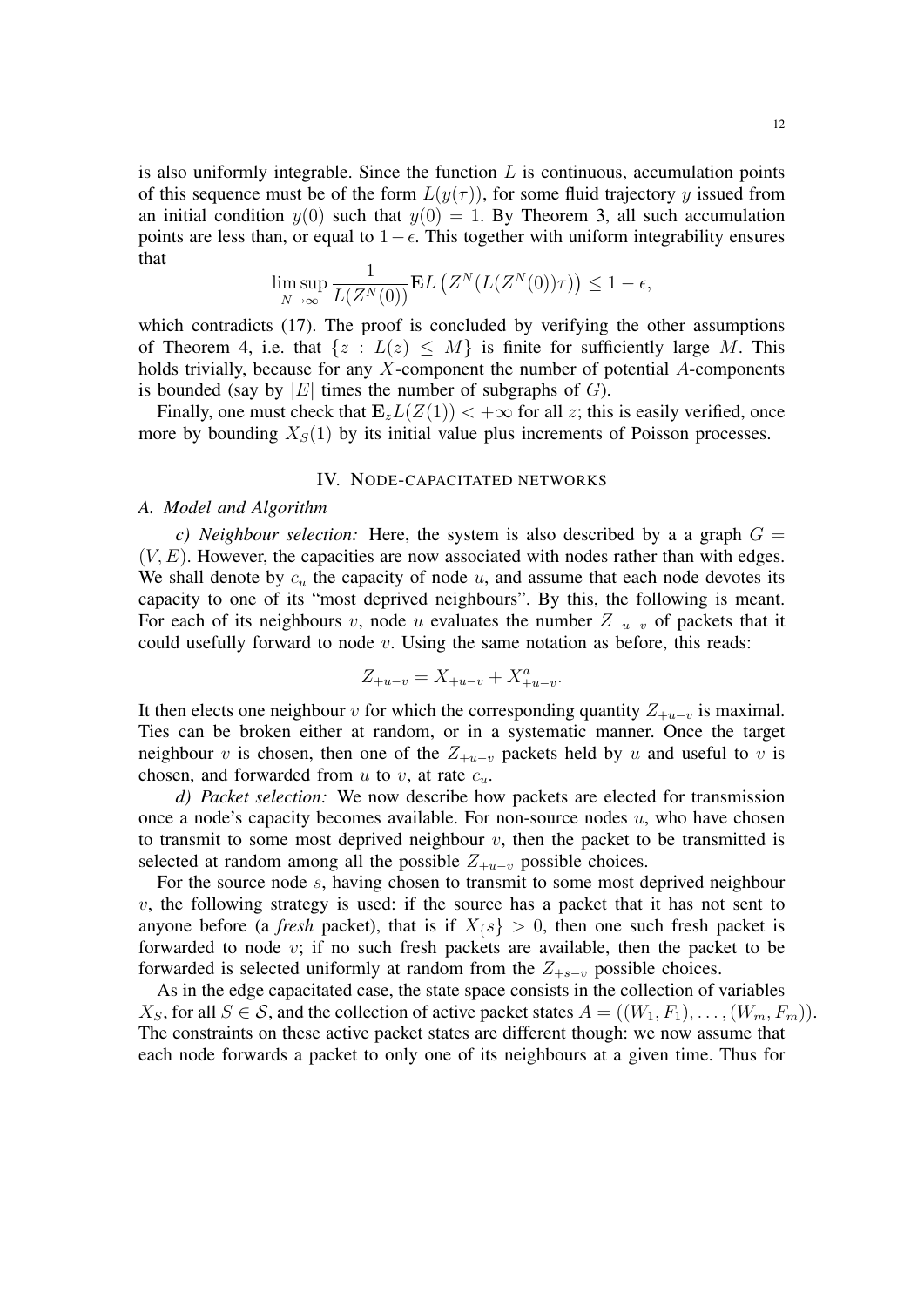each node u, there is at most one edge  $(u, w)$  appearing in the sets  $F_i$ ,  $i = 1, \ldots, m$ . Otherwise the same constraints apply: for a given active packet  $(W, F)$ , and each edge  $(u, v) \in F$ , necessarily,  $u \in W$  and  $v \notin W$ ; also, there is no other edge  $(u', v)$ pointing towards  $v$  in  $F$ .

We shall assume that packet transmissions are not preempted, even if a neighbour of some node u becomes more deprived than the neighbour  $v$  to which node  $u$  is currently transmitting.

As in the edge-capacitated case, in the present work we focus on the case where completion of a packet transmission by node  $u$  is an Exponential random variable with mean  $1/c<sub>u</sub>$ , and where fresh packets arrive at the source node s at the instants of a Poisson process with rate  $\lambda$ .

#### *B. Fluid limits*

We first define the candidate fluid trajectories for the system under consideration: *Definition 2:* The real-valued, non-negative functions  $(y_S)_{S \in S}$  are called fluid trajectories of the node-capacitated system if the following properties hold.

For all  $S \in \mathcal{S}$ ,  $u \in S$ ,  $v \notin S$  such that  $(u, v) \in E$ , there exist non-decreasing, Lipschitz-continuous functions  $\phi_{S,(uv)}$  with Lipschitz constant  $c_u$ , such that Equations (2) hold. Furthermore, using notation

$$
y_{+u-v} := \sum_{S \in \mathcal{S}: u \in S, v \notin S} y_S,
$$

for all  $S \in \mathcal{S}$ ,  $u \in S$ , the functions  $\{\phi_{S,(uv)}\}_{v \notin S,(uv) \in E}$  are differentiable at almost every t, and if  $\sum_{v:(u,v)\in E} y_{+u-v}(t) > 0$ , their derivatives satisfy:

$$
\frac{d}{dt}\phi_{S,(uv)}(t) = 0 \text{ if } y_{+u-v}(t) < \max_{v':(u,v') \in E} (y_{+u-v'}(t)), \tag{18}
$$

$$
\sum_{v:(uv)\in E} \sum_{S:u\in S,v\notin S} \frac{d}{dt} \phi_{S,(uv)}(t) = c_u.
$$
 (19)

If  $u \neq s$ , that is for a non-source node, one also has, for all v such that  $(uv) \in E$ and assuming the condition

$$
\sum_{S: u \in S, v \notin S} \frac{d}{dt} \phi_{S,(uv)}(t) > 0
$$

holds, the following equation:

$$
\forall S/u \in S, v \notin S, \frac{d}{dt} \phi_{S,(uv)}(t) = \frac{y_S(t)}{\sum_{S': u \in S', v \notin S'} y_{S'}(t)} \sum_{S': u \in S', v \notin S'} \frac{d}{dt} \phi_{S',(uv)}(t). \tag{20}
$$

For the source node s, one has the following:

$$
y_{\{s\}} > 0 \Rightarrow \sum_{v \neq s} \frac{d}{dt} \phi_{\{s\},(sv)}(t) = c_s.
$$
 (21)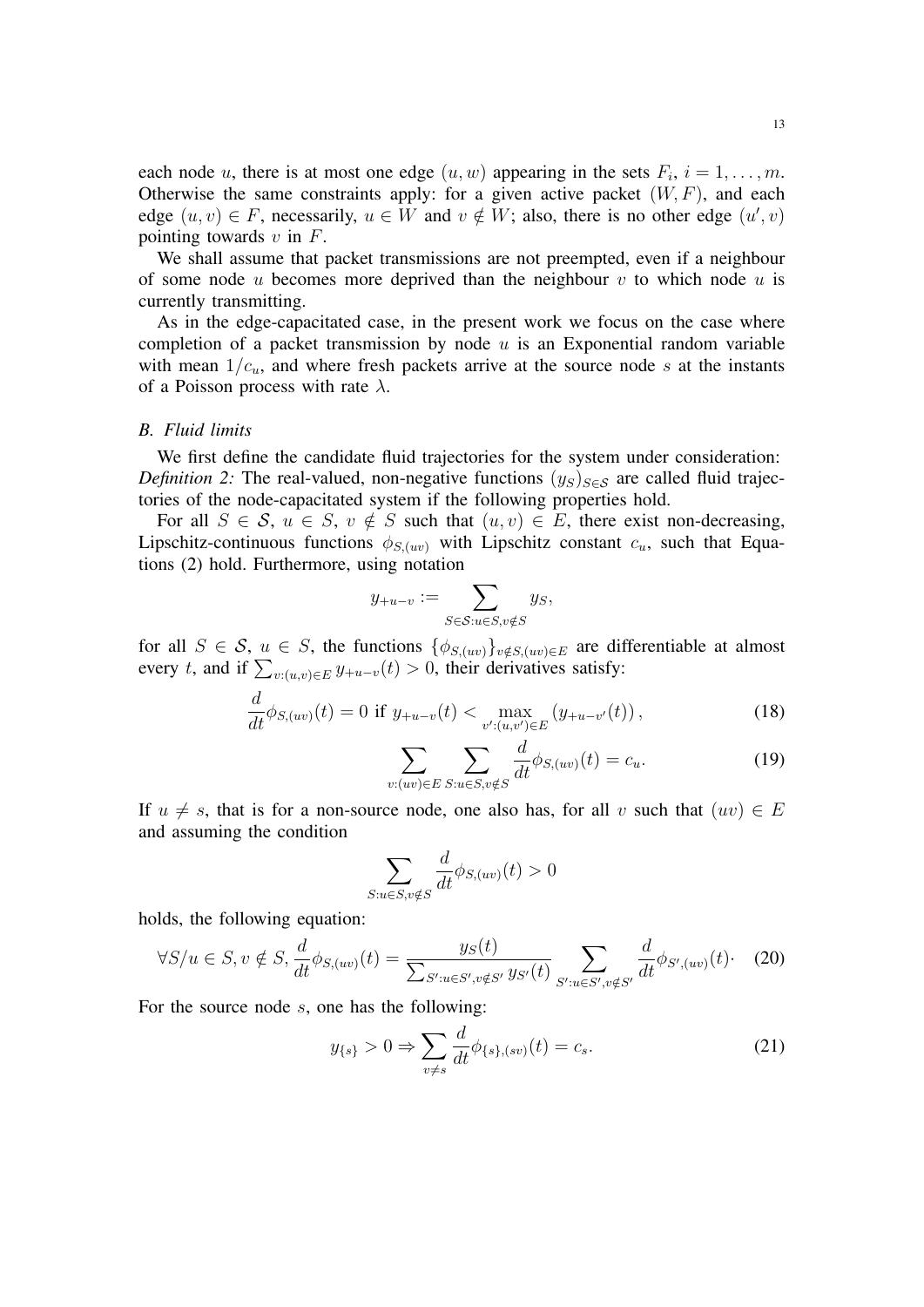$$
\sum_{S \in \mathcal{S}: S \neq \{s\}, v \notin S} \frac{d}{dt} \phi_{S,(sv)}(t) > 0
$$

holds, the following:

condition

$$
\forall S \in \mathcal{S}/S \neq \{s\}, v \notin S: \frac{d}{dt} \phi_{S,(sv)}(t) = \frac{y_S(t)}{\sum_{S' \in \mathcal{S}: S' \neq \{s\}, v \notin S'} y_{S'}(t)} \sum_{S' \in \mathcal{S}: S' \neq \{s\}, v \notin S'} \frac{d}{dt} \phi_{S',(sv)}(t) \cdot \phi_{S'}(s)
$$
\n
$$
(22)
$$

We now establish the following

*Theorem 5:* Consider a sequence of initial conditions  $(X^N(0), A^N(0)), N > 0$ , such that the limit

$$
\lim_{N \to \infty} \frac{1}{N} X^N(0) = y(0) \in \mathbb{R}_+^{\mathcal{S}}
$$

exists, with  $y(0) \neq 0$ . Then for any subsequence, there exists a further subsequence, that we denote by  $N'$ , and a fluid trajectory with initial condition  $y(0)$ , such that for all  $T > 0$ , all  $S \in \mathcal{S}$ ,

$$
\lim_{N' \to \infty} \sup_{t \in [0,T]} \left| \frac{1}{N'} X_S^{N'}(Nt) - y_S(t) \right| = 0.
$$
 (23)

*Proof:* Introduce the functions

$$
\Phi_{S,(uv)}^N(t) := P_u \left( c_u \int_0^t \sum_{(W,F) \in A^N(s-)} \mathbf{1}_{W=S,(u,v) \in F} ds \right),
$$

where  $P_u$  are independent, unit rate Poisson processes. The existence of functions  $\phi_{S,(uv)}$  that are non-increasing and Lipschitz continuous with Lipschitz constant  $c_u$ , and such that for functions  $y_S$  given by (2), the above uniform convergence (23) holds, is established exactly as in the proof of Theorem 2, and hence the detailed argument is omitted.

It only remains to establish properties (18–22) of the derivatives  $\frac{d}{dt}\phi_{S,(uv)}(t)$ . Fix thus  $h > 0$ , and consider the quantity

$$
\frac{1}{h}\left(\frac{1}{N}\Phi_{S,(uv)}^N(N(t+h))-\frac{1}{N}\Phi_{S,(uv)}^N(Nt)\right).
$$
\n(24)

Assume that the node  $u$  is such that the limiting processes  $(y)$  satisfy

$$
\sum_{v' \neq u} y_{+u-v'}(t) > 0.
$$
\n(25)

Then, provided  $y_{+u-v}(t) < \max_{v' \neq v} y_{+u-v}(t)$ , by Lipschitz continuity of the limiting trajectories, the same inequality holds throughout the interval  $[t, t + h]$ . Thus, by convergence of the rescaled trajectories to the fluid limits, for large enough N, neighbour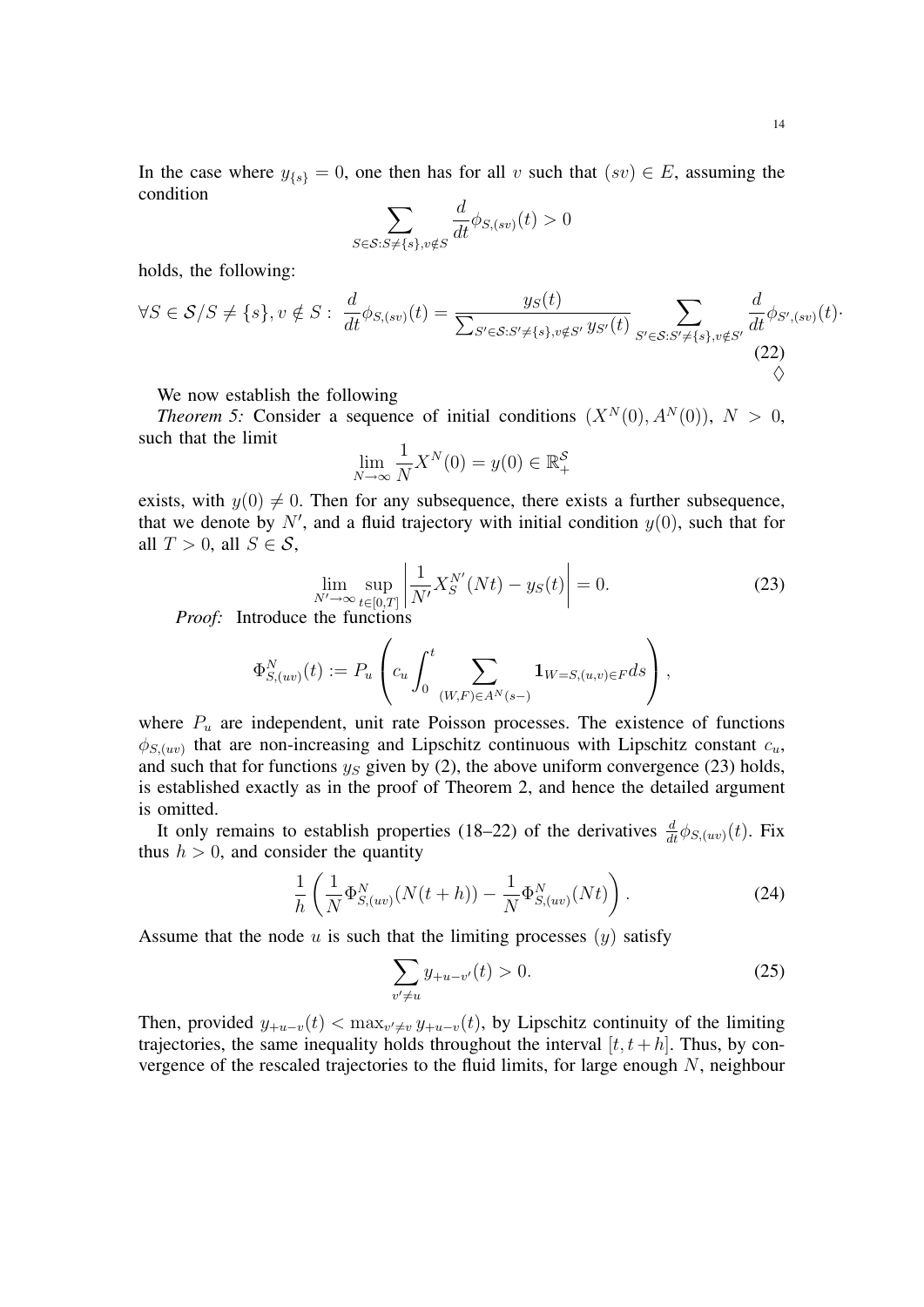v is never selected for transmission by node u over the whole interval  $[Nt, N(t+h)]$ . It then follows that the term (24) converges to 0 as  $N \to \infty$ . This establishes (18).

Note next that, when (25) holds, for large enough  $N$  one has the following equality:

$$
\sum_{v \neq u, S \in \mathcal{S}: u \in S, v \notin S} \frac{1}{h} \left( \frac{1}{N} \Phi_{S,(uv)}^N(N(t+h)) - \frac{1}{N} \Phi_{S,(uv)}^N(Nt) \right) = \frac{1}{N} \left( P_u(N(t+h)) - P_u(Nt) \right).
$$

This is because node  $u$ 's capacity is always used when there are packets that node  $u$ can usefully transmit. This identity guarantees that

$$
\lim_{N \to \infty} \sum_{v \neq u, S \in \mathcal{S}: u \in S, v \notin S} \frac{1}{h} \left( \frac{1}{N} \Phi_{S,(uv)}^N(N(t+h)) - \frac{1}{N} \Phi_{S,(uv)}^N(Nt) \right) = c_u,
$$

from which (19) follows.

Assume now that for non-source node  $u$ , node  $v$  is such that

$$
\sum_{S: u \in S, v \notin S} \frac{d}{dt} \phi_{S,(uv)}(t) > 0.
$$

Then for all S such that  $u \in S$ ,  $v \notin S$ , of all the instants during the interval  $[Nt, N(t+$ h)] at which node u chooses to send a packet to node v, a fraction  $y_S(t)/y_{+u-v}(t)$  +  $0(h) + 0(1/N)$  of these choices is towards an idle packet previously replicated at all nodes in S. Furthermore, once transfer of such previously idle packets has started, such a packet is elected for transmission by some other node with probability  $0(1/N)$ . This thus shows that

$$
\lim_{N \to \infty} \frac{1}{N} \left[ \Phi_{S,(uv)}^N(N(t+h)) - \Phi_{S,(uv)}^N(Nt) \right] = \left( \frac{y_S(t)}{y_{+u-v}(t)} + 0(h) \right) \sum_{S': u \in S', v \notin S'} \left[ \phi_{S',(uv)}(t+h) - \phi_{S',(uv)}(t) \right]
$$

Dividing by  $h$  and letting  $h$  tend to zero establishes (20).

Equation (21) follows by similar arguments, relying on the fact that the source node s forwards fresh packets, whenever there are some available. Equation (22) is also established by similar arguments, now relying on the fact that the source, when sending non-fresh packets, selects such packets uniformly at random.  $\blacksquare$ 

## *C. Stability for the complete graph*

The main result we shall establish is in the case of the complete graph, that is all edges  $(u, v)$ ,  $u \neq v$ , are present in E. We then have the following

*Theorem 6:* Assume that the graph  $G = (V, E)$  is complete, and that the injection rate  $\lambda$  verifies:

$$
\lambda < \min\left(c_s, \frac{\sum_{u \in V} c_u}{K - 1}\right),\tag{26}
$$

where  $K = |V|$ . Then the Markov process keeping track of the system state under "random useful to most deprived neighbour" scheduling strategy is ergodic.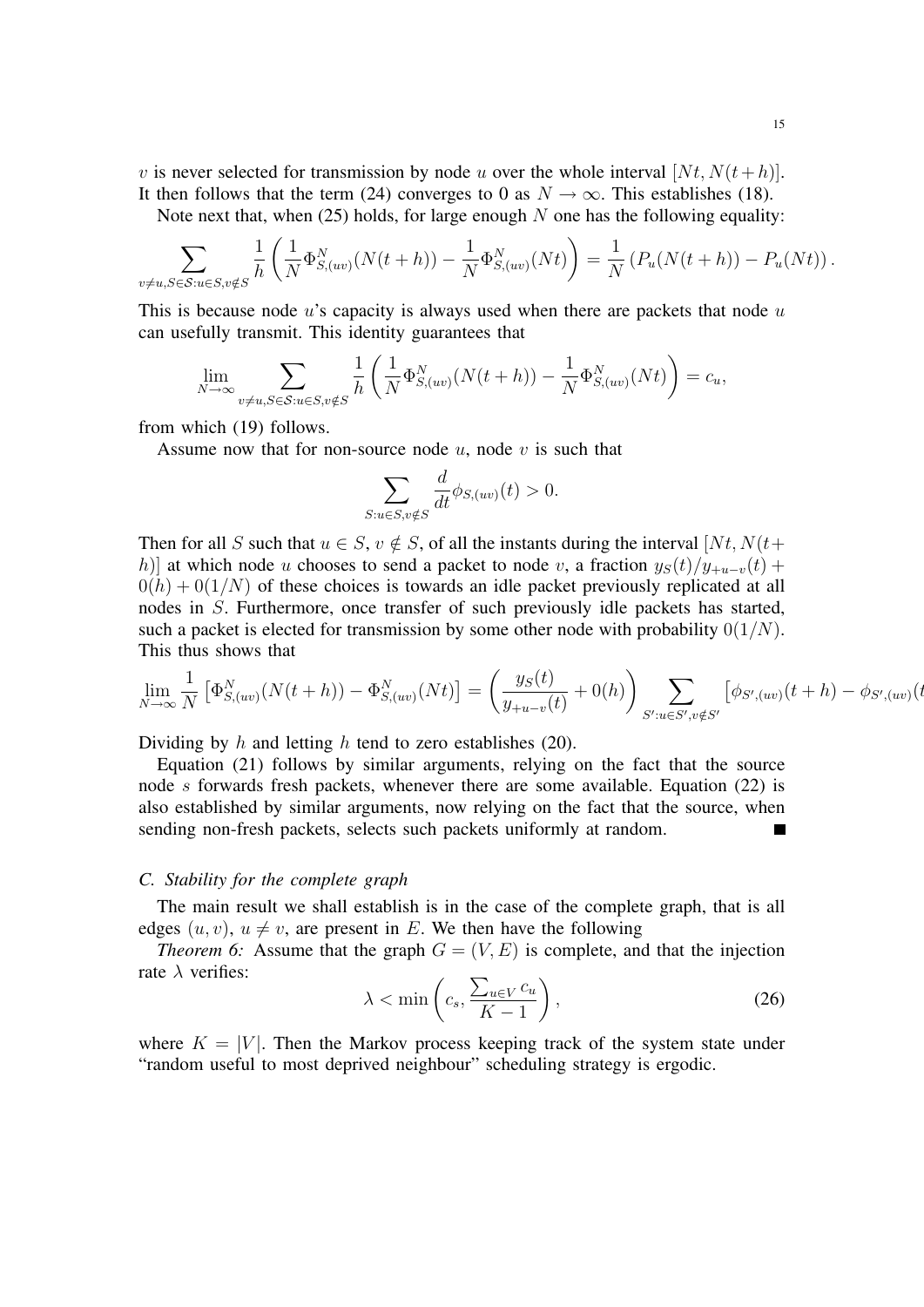The proof of Theorem 6 parallels exactly that of Theorem 1, relying on a combination of Theorem 4 with Theorem 5 (taking the role played by Theorem 2 in the proof of Theorem 1) and of Theorem 7 below (taking the role played by Theorem 3 in the proof of Theorem 1). We shall not reproduce the whole argument, but shall instead only detail the proof of the following result on stability of fluid trajectories:

*Theorem 7:* For any  $y = (y_S)_{S \in \mathcal{S}} \in \mathbb{R}^{\mathcal{S}}_+$ , define the *workload* function  $w(y)$  as:

$$
w(y) = \sum_{S \in \mathcal{S}} y_S \left( K - |S| \right),\tag{27}
$$

where  $K = |V|$ . Under the assumption (26), when the graph G is complete, any fluid trajectory y as per Definition 2 is such that, for some  $\epsilon > 0$ ,

$$
w(y(t)) \le \max(0, w(y(0)) - \epsilon t). \tag{28}
$$

*Proof:* To establish (28), it suffices to show that, for all fluid trajectory y, at a point t where  $y(t)$  is differentiable and  $y(t) \neq 0$ , one has

$$
\frac{d}{dt}w(y(t)) \le -\epsilon.
$$

This is true because the function  $t \to w(y(t))$  is Lipschitz-continuous, which follows from Lipschitz continuity of the individual functions  $t \rightarrow y_s(t)$ .

We distinguish two cases. First, consider the case where at t, for all  $u \in V$ , one has

$$
\sum_{v \neq u} y_{+u-v}(t) > 0.
$$
\n(29)

Write then, using (2):

$$
\frac{d}{dt}w(y(t)) = \sum_{S \in \mathcal{S}} (K - |S|) \frac{d}{dt} y_S(t)
$$
  
\n
$$
= \lambda (K - 1) - \sum_{S \in \mathcal{S}} \sum_{u \in S, v \notin S} \frac{d}{dt} \phi_{S,(uv)}(t)
$$
  
\n
$$
= \lambda (K - 1) - \sum_{u \in V} \sum_{v:(uv) \in E} \sum_{S: u \in S, v \notin S} \frac{d}{dt} \phi_{S,(uv)}(t)
$$
  
\n
$$
= \lambda (K - 1) - \sum_{u \in V} c_u,
$$

where the last equality follows from (19), which is applicable in view of Assumption (29). Thus in the present case, under Assumption (26), the time derivative  $(d/dt)w(y(t))$ decreases at a constant speed as desired.

Consider now the case where for a non-empty set  $S^*$ , all  $u \in S^*$  are such that

$$
\sum_{v \neq u} y_{+u-v}(t) = 0.
$$

Equivalently, for all  $S \in \mathcal{S}$  such that  $u \in S$ , one has  $y_S(t) = 0$ . It readily follows that for any node  $u \in V$ , the set of most deprived neighbours consists precisely of those nodes  $v \in S^*$ .

Distinguish now according to whether  $y_{\{s\}}(t) = 0$  or not. In the first case where  $y_{\{s\}}(t) = 0$ , necessarily there must exist  $T \in S$ ,  $T \neq \{s\}$  for which  $y_T(t) > 0$ ,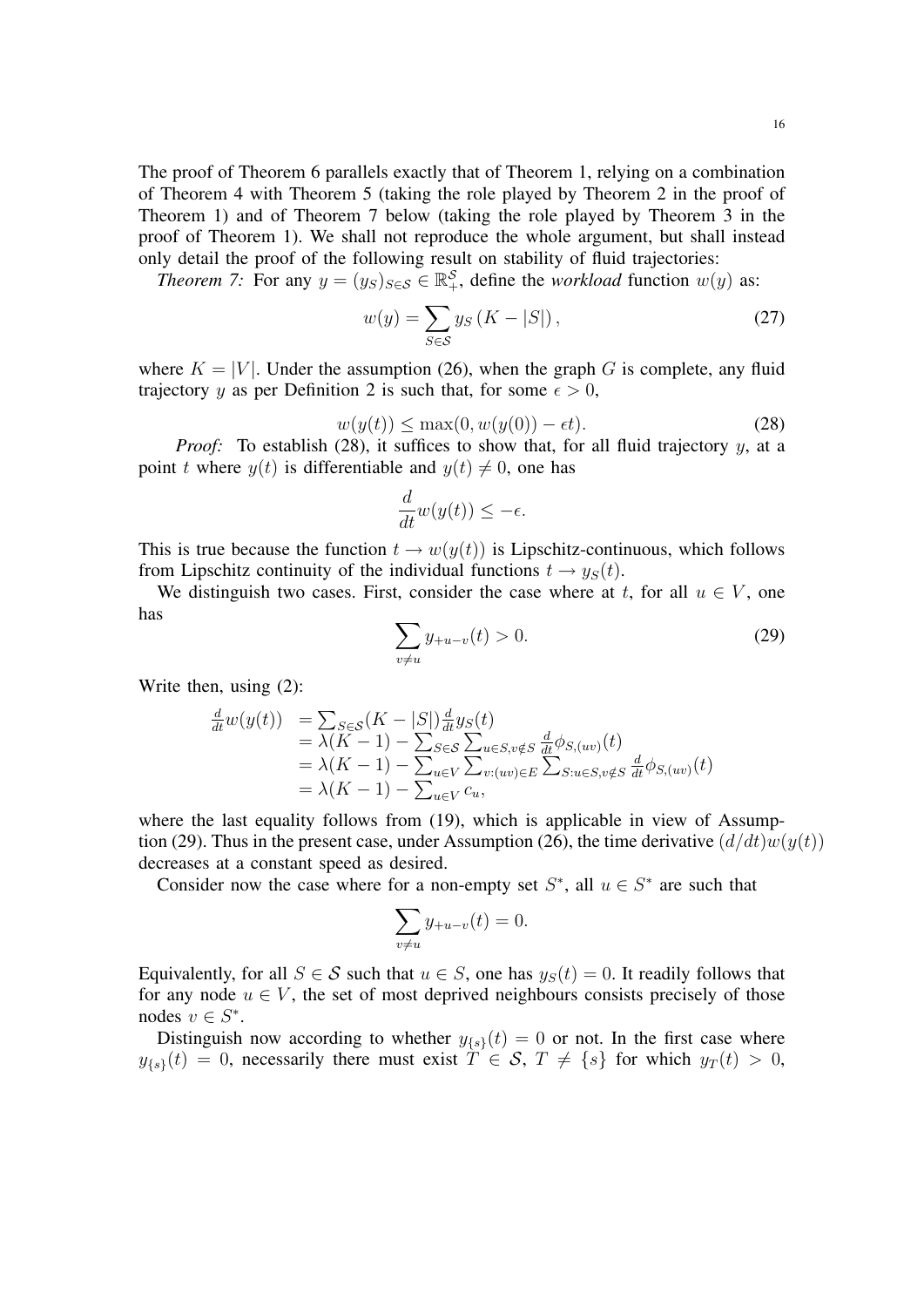$\mathbf{r}$ 

by the assumption that  $y(t) \neq 0$ . Note now that, by non-negativity of the function  $t \rightarrow y_{\{s\}}(t)$ , one must necessarily have:

$$
\frac{d}{dt}y_{\{s\}}(t) = 0,\t\t(30)
$$

and by the same argument, for all S such that  $S \cap S^* \neq \emptyset$ , one also has

$$
\frac{d}{dt}y_S(t) = 0.\t\t(31)
$$

On the other hand, it follows from Equation (18) that the left-hand side of (30) also reads

$$
\lambda - \sum_{v \in S^*} \frac{d}{dt} \phi_{\{s\},(sv)}(t) \cdot
$$

It thus follows from (19) that

$$
\sum_{S \in \mathcal{S}, S \neq \{s\}} \sum_{v \in S^*} \frac{d}{dt} \phi_{S,(sv)}(t) = c_s - \lambda > 0.
$$

Using (30–31), write then

$$
\frac{d}{dt}w(y(t)) = \sum_{S \in \mathcal{S}: S \neq \{s\}, S \cap S^* = \emptyset} (K - |S|) \frac{d}{dt} y_S(t) \n= -\sum_{S \in \mathcal{S}: S \neq \{s\}, S \cap S^* = \emptyset} (K - |S|) \sum_{u \in S, v \in S^*} \frac{d}{dt} \phi_{S,(uv)}(t) \n\leq -\sum_{S \in \mathcal{S}: S \cap S^* = \emptyset} (K - |S|) \sum_{v \in S^*} \frac{d}{dt} \phi_{S,(sv)}(t) \n= -(c_s - \lambda).
$$

In the above, we have used the fact that the most deprived nodes are those in  $S^*$ , and hence by (18), for all S such that  $S \cap S^* = \emptyset$ , all  $u \in S$ ,  $v \in S \setminus \{u\}$ , necessarily

$$
\frac{d}{dt}\phi_{S\setminus\{v\},(uv)}(t)=0,
$$

for the capacity of node  $u$  is fully targeted towards nodes in  $S^*$ .

The last case to consider is when  $y_{\{s\}}(t) > 0$ . Then in view of (21),

$$
\frac{d}{dt}y_{\{s\}}(t) = \lambda - c_s.
$$

This entails that

$$
\frac{d}{dt}w(y(t)) = -(K-1)(c_s - \lambda) + \sum_{S \in \mathcal{S}: S \neq \{s\}, S \cap S^* = \emptyset} (K - |S|) \frac{d}{dt} y_S(t)
$$
  
= -(K-1)(c\_s - \lambda) - \sum\_{S \in \mathcal{S}: S \neq \{s\}, S \cap S^\* = \emptyset} (K - |S|) \sum\_{u \in S, v \in S^\*} \frac{d}{dt} \phi\_{S,(uv)}(t)  

$$
\leq -(c_s - \lambda)(K - 1).
$$

Thus, it follows that (28) holds, with  $\epsilon = \min(c_s - \lambda, \sum_{u \in V} c_u - (K - 1)\lambda)$ .